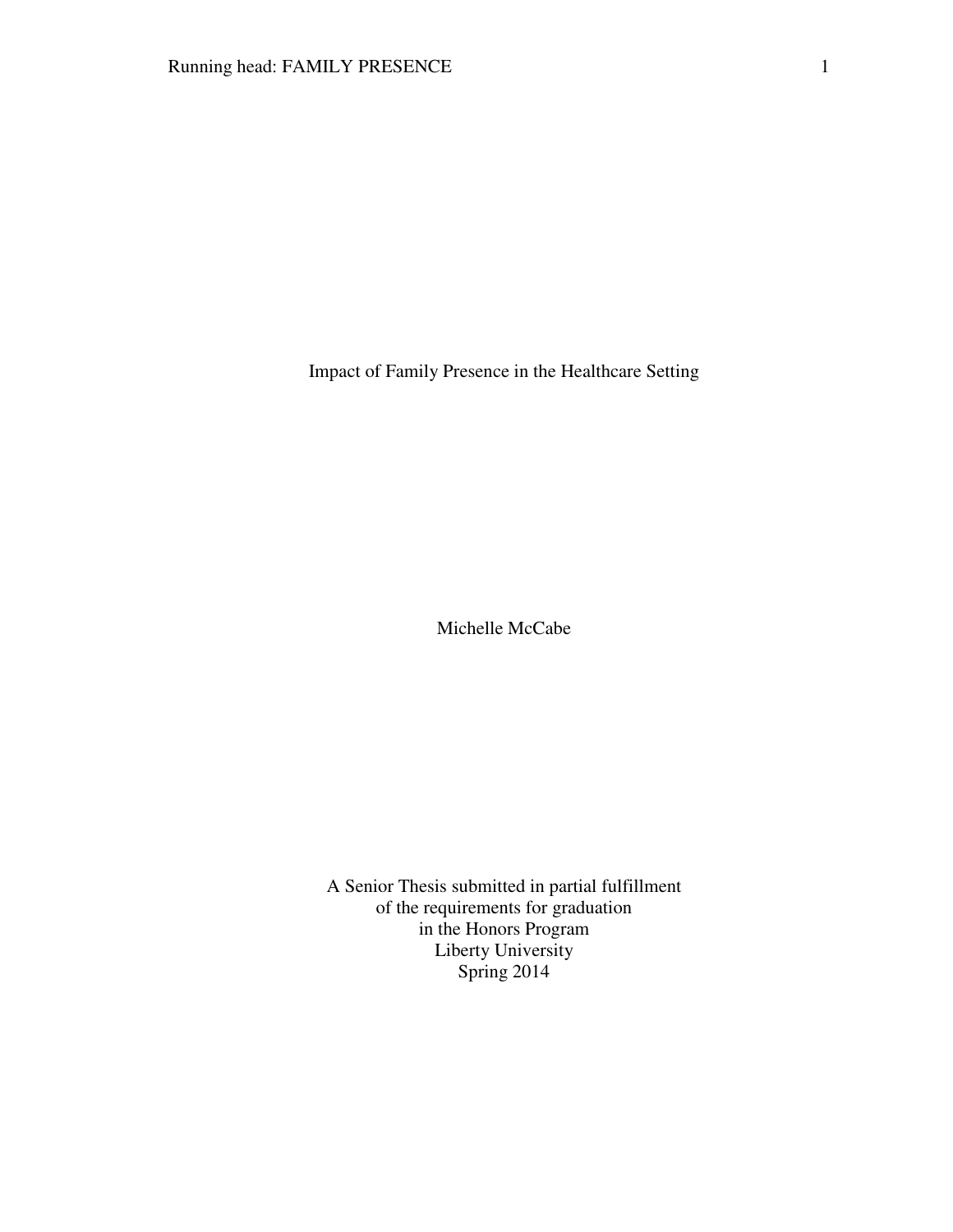Acceptance of Senior Honors Thesis

This Senior Honors Thesis is accepted in partial fulfillment of the requirements for graduation from the Honors Program of Liberty University.

> Lynne Sanders, Ed.D, MSN, RN, CNE Thesis Chair

\_\_\_\_\_\_\_\_\_\_\_\_\_\_\_\_\_\_\_\_\_\_\_\_\_\_\_\_\_\_

Heather Mayberry, MSN, RN, CCRN, RCIS Committee Member

\_\_\_\_\_\_\_\_\_\_\_\_\_\_\_\_\_\_\_\_\_\_\_\_\_\_\_\_\_\_

Chad Magnuson, Ph.D. Committee Member

\_\_\_\_\_\_\_\_\_\_\_\_\_\_\_\_\_\_\_\_\_\_\_\_\_\_\_\_\_\_

Marilyn Gadomski, Ph.D. Assistant Honors Director

\_\_\_\_\_\_\_\_\_\_\_\_\_\_\_\_\_\_\_\_\_\_\_\_\_\_\_\_\_\_

\_\_\_\_\_\_\_\_\_\_\_\_\_\_\_\_\_\_\_\_\_\_\_\_\_\_\_\_\_\_ Date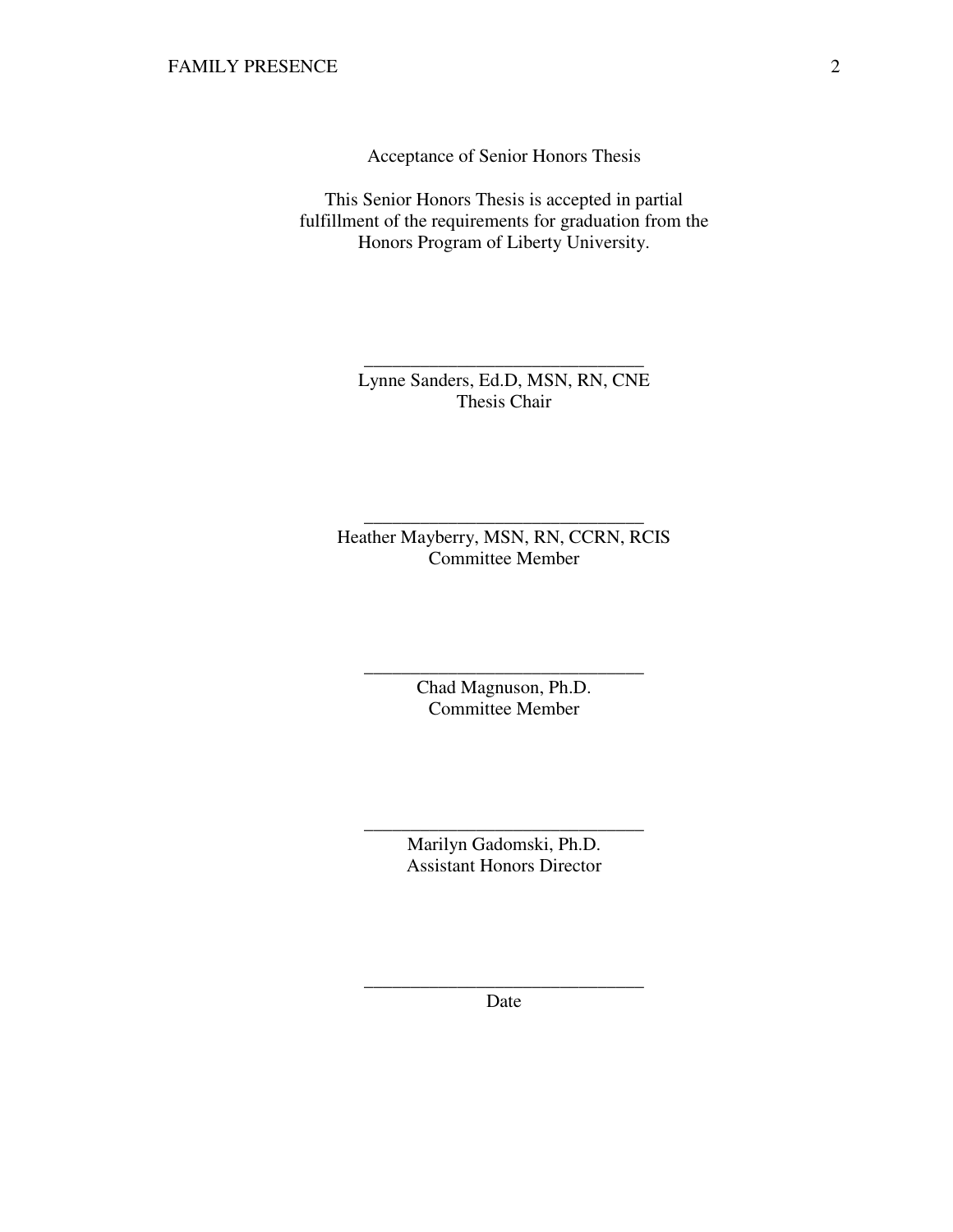## Abstract

Family presence at the patient's bed side is promoted and encouraged within the healthcare arena. Healthcare staff strive for reports of satisfaction from patients and families. Positive and negative outcomes of family presence on units within the hospital have been assessed, with suggestions for visitation practices and solutions for common concerns. Positive patient outcomes, including accelerated recovery time, increased reports of comfort, and decreased duration of hospital stay are the ultimate goals of hospital care. Research shows that patient outcomes are impacted greatly by family presence. Patient- and family-centered care represents the future model of healthcare. Knowledge of these policies and potential consequences of their implementation will guide the practice of nurses and other healthcare professionals.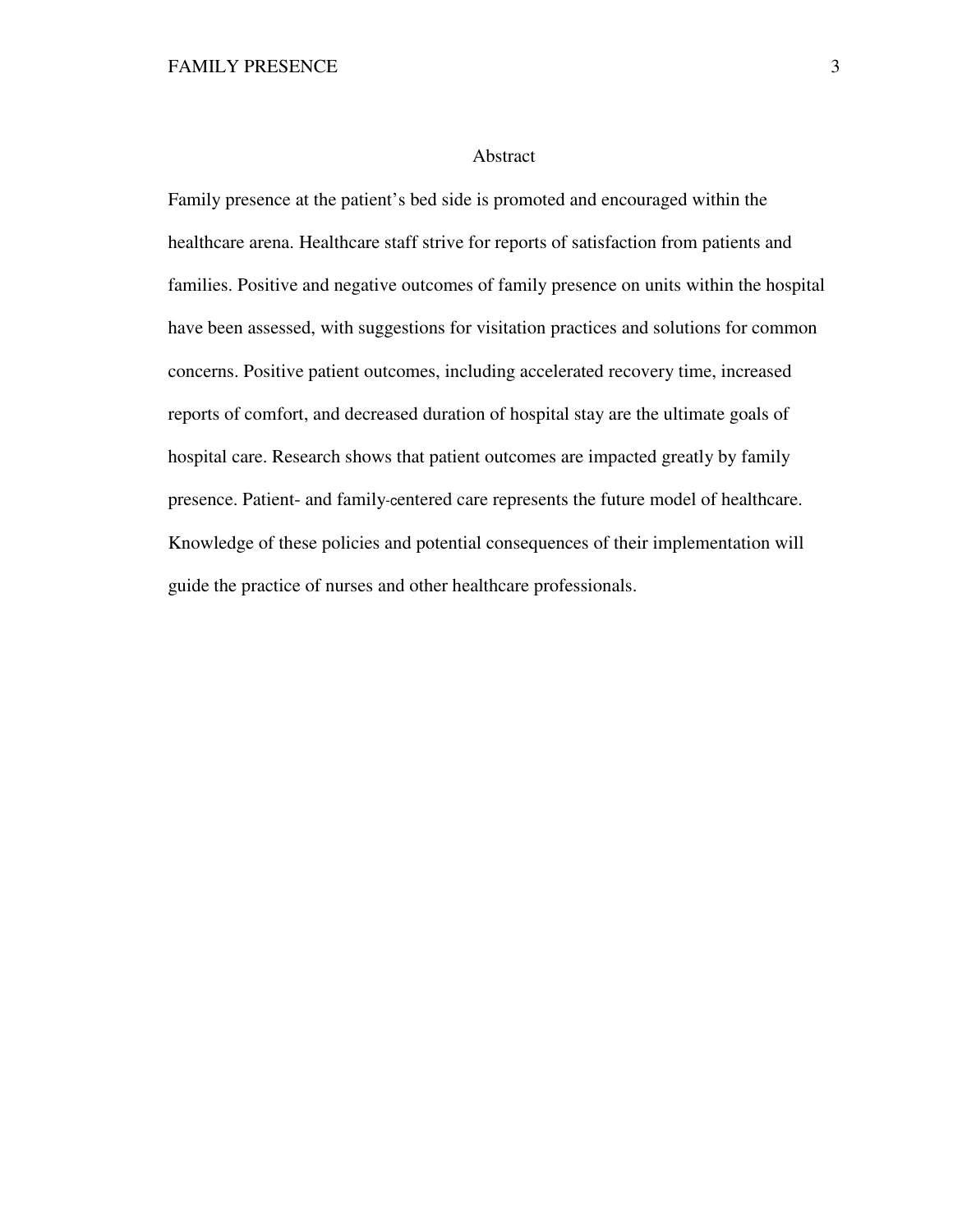Impact of Family Presence in the Healthcare Setting

## **Family Visitation**

There are over 36 million admissions to hospitals in the United States annually according to a 2012 study conducted by the American Hospital Association (American Hospital, 2014)., Nurses make up the largest percentage of the healthcare team and provide bedside care around the clock to every patient (American Association, 2014). Caring for a patient also involves caring for that patient's entire family. A major focus of healthcare providers is family-centered care. All patients within the hospital can be affected by family presence through open visitation policies. The results of these policies can also affect the healthcare staff and medical facility. There are many positive outcomes from having a strong family presence at the bedside through open visitation policies. Family members who remain at the hospital provide vital information about the patient, and their presence increases communication and the continuity of care. Present family members also ensure a greater level of accountability demanded from the healthcare providers. Studies have shown that when the patient and family desire open visitation, an increase in comfort and morale is observed in both the family and the patient, and the patient experiences more positive outcomes (Agard & Lomborg, 2011; Falk, Wongsa, Dang, Comer, & LoBiondo-Wood, 2012; Family Presence, 2012; Fisher et al., 2008; Gray et al., 2011; Karlsson, Tisell, Engstrom, & Andershed, 2011).

 Many challenges are raised by the practice of open visitation as well, and these issues must be evaluated and compared with the positive outcomes. Considerations of open visitation may incorporate how the role of the nurse must be expanded to include educating, involving, and comforting the family members at the bedside. Facilities must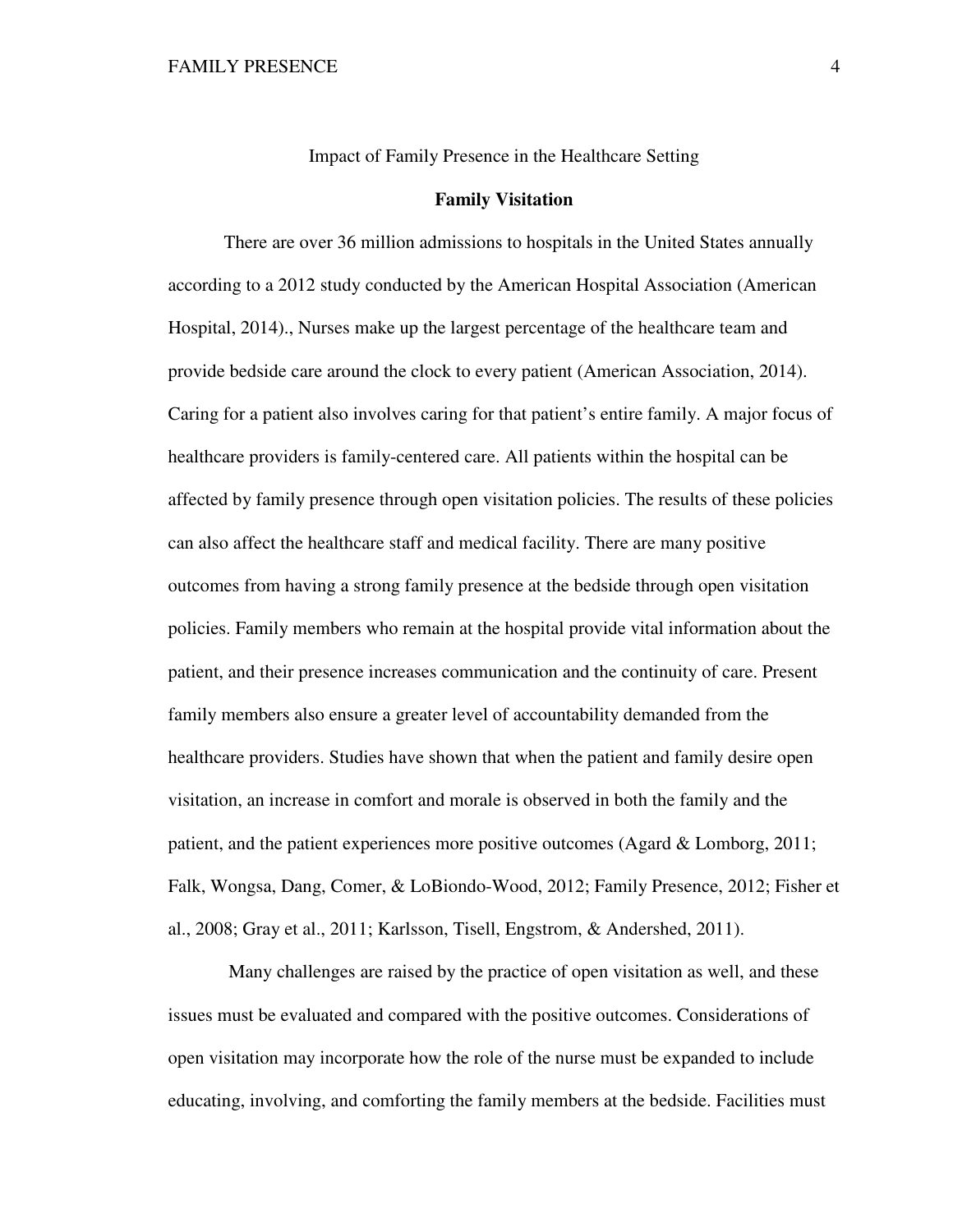have the capacity to accommodate additional people, being family members, on the hospital units. Overcrowded rooms impair the staff's ability to work and perform procedures, and increase the stress level within the room (Ciufo, Hader, & Holly, 2011; Gray et al., 2011). Nurses must also be ready to address the questions and concerns of patients' children visiting a foreign and stressful environment (Falk et al., 2012; Kean, 2010; Knutsson, Samuelsson, Hellstrom, & Bergbom, 2008; O'Brien, Brady, Anand, & Gillies, 2011). Safety considerations must be evaluated and implemented to avoid exposing vulnerable immunocompromised patients to infections brought in by visiting family members. Privacy and periods of rest for the patients must also be provided. Remaining at the bedside during procedures could be traumatic for some patients or visitors, and every visitor should be given the option to either stay in the room or leave during the treatment provided that the patient gives consent (Bishop, Walker, & Spivak, 2013; Compton et al., 2011; Hung & Pang, 2011). Patient care is the core of nursing. Evidence-based practice supports positive patient outcomes when family is included and involved at the bedside (Bishop et al., 2013). Challenges to this practice must be evaluated and resolutions established.

Patient-centered care and family presence is relevant to every unit in every hospital. Positive patient outcomes include rapid recovery times, decreased length of stay on the hospital unit, and increased morale and satisfaction reported by the patients and their families. Studies have shown that open visitation policies contribute to these positive outcomes (Agard & Lomborg, 2011; Falk et al., 2012; Family Presence, 2012; Fisher et al., 2008; Gray et al., 2011; Karlsson et al., 2011).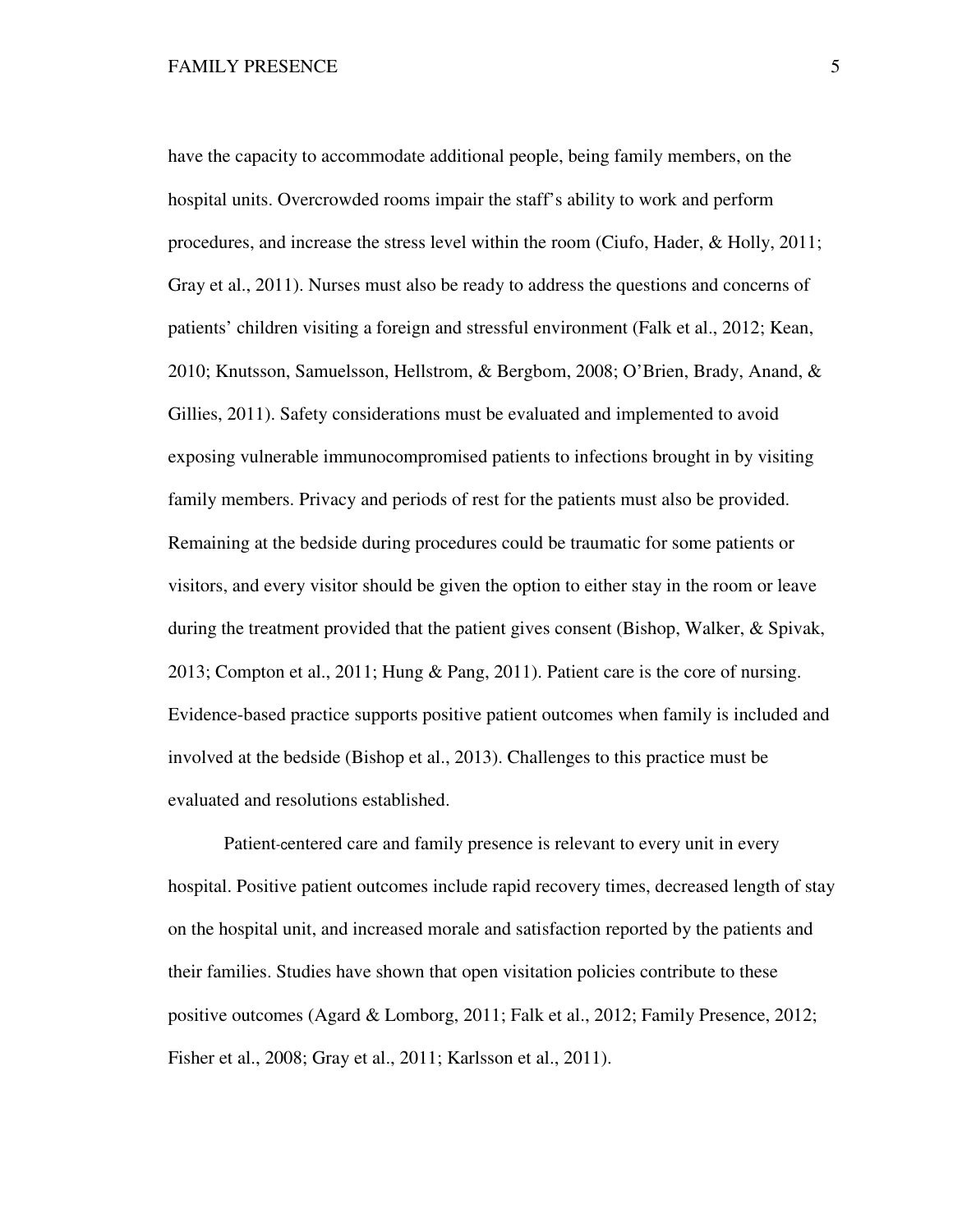Throughout this review open visitation will denote that patient-approved visitors of any age may remain with the patient at all hours of the day, although guidelines may restrict visitors with active infections or other safety considerations from staying with immunocompromised patients. This integrative literature review will explore the many positive outcomes, as well as the challenges, of these open visitation policies. The implications of open visitation policies will also be discussed.

Through this review, 19 scholarly peer reviewed articles were compiled and analyzed. Articles published outside of scholarly journals, and those published prior to 2008 were excluded from the literature review. Search keywords used to locate the articles in EBSCO host included open visitation, family presence in the hospital, patient and family centered care (PFCC) model, and patient-centered care. All articles were published between 2008 and 2013 and presented information concerning the links between family presence and patient care. Similar themes and conclusions were identified and compiled from among the aggregate of information.

## **Promoting Family Presence**

Facilitating family presence and providing exceptional patient care involves many groups of people. The patient must desire the presence of visitors and give consent. The family must come to the bedside and stay with the patient. The nurses and medical staff are integral to the process and are required to ensure that the patient has given consent and to include the family within the care of the patient. Evidence has shown the effectiveness of PFCC can be dependent upon the attitudes and beliefs of the nurses. Fisher et al. (2008) reported on the attitudes and behaviors of nurses regarding family presence in the hospital. A questionnaire was completed by 89 nurses in order to survey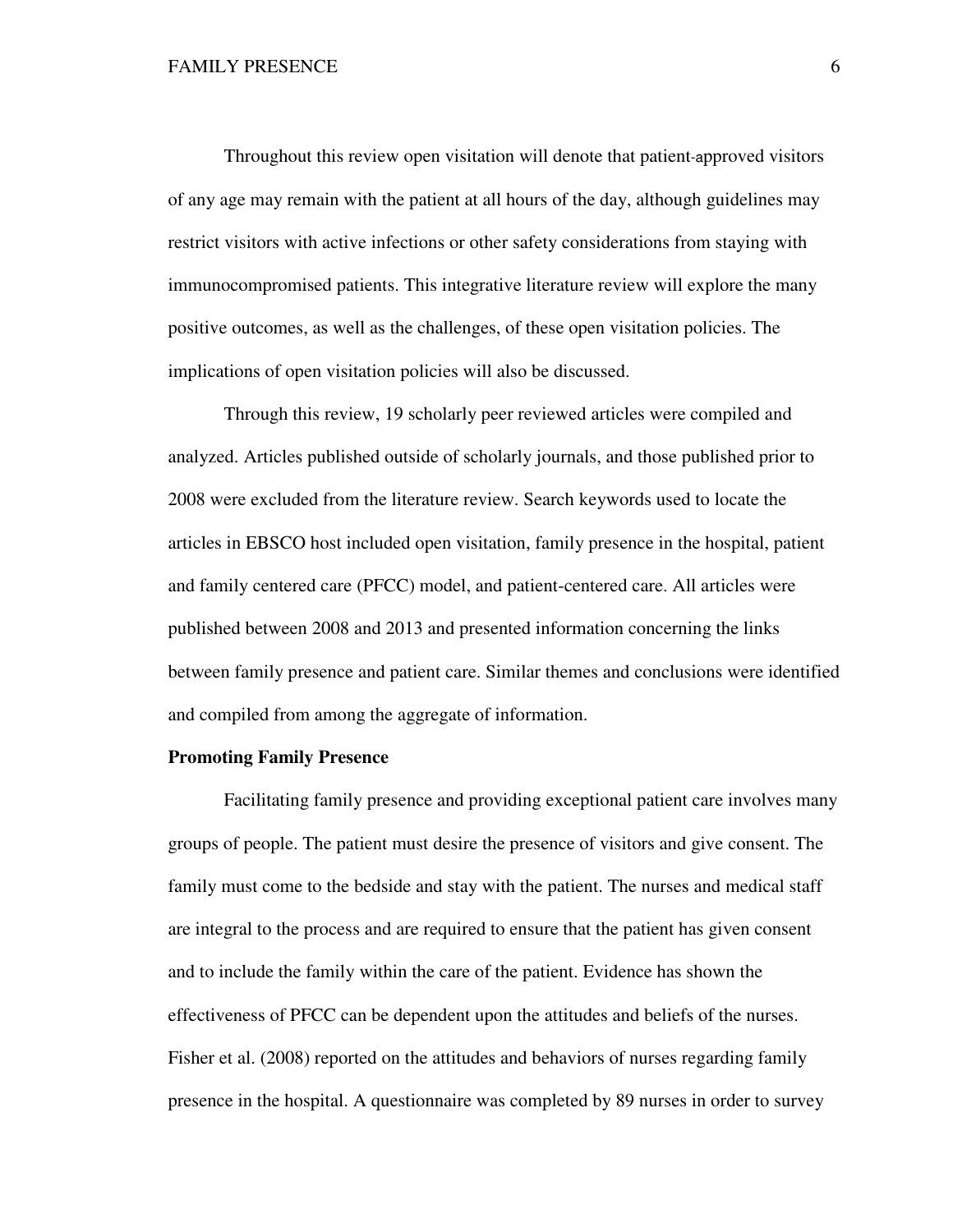their views on visitation and family presence. A four or five point Likert scale was used for 18 items on the questionnaire, and two open ended questions were included concerning management of family presence and the perceived effect that family presence had on the delivery of care to the patient. The nurses who were surveyed agreed that family should be allowed to remain at the bedside of their relative during daily routine care, and that the presence of family was usually positive and comforting to the patient. The nurses expressed the belief that family members should also be included in the daily care of the patient. While the majority of nurses agreed that family should be allowed to visit any time the patient wanted them present, close to a third of the nurses expressed disagreement and wanted to retain the ability to limit visitation when they thought it would be beneficial to the patient's care. Overall this study showed that nurses held a positive view of family visitation and presence at the bedside (Fisher et al., 2008).

Because nurses and hospitals recognize that family visitation is important, hospitals now hold the responsibility to enable and encourage family presence. Evaluating the experiences of parents visiting infants in the neonatal intensive care unit (NICU) gives unique insight into the factors that promote or inhibit visitation. When the patient is a prematurely born infant, there are no conflicts that arise from the patient preference, and the facilitation of visitation becomes more fully dependent upon the facility, care of the staff, and limitations on the family members. Wigert, Berg, and Hellstrom (2010) conducted research to assess the visitation patterns of parents and identify visitation-friendly practices. The two NICUs involved within this study had an open visitation policy. The time spent in the NICU by each of the 67 parents of 42 infants involved was logged and tracked. The 67 parents also participated in structured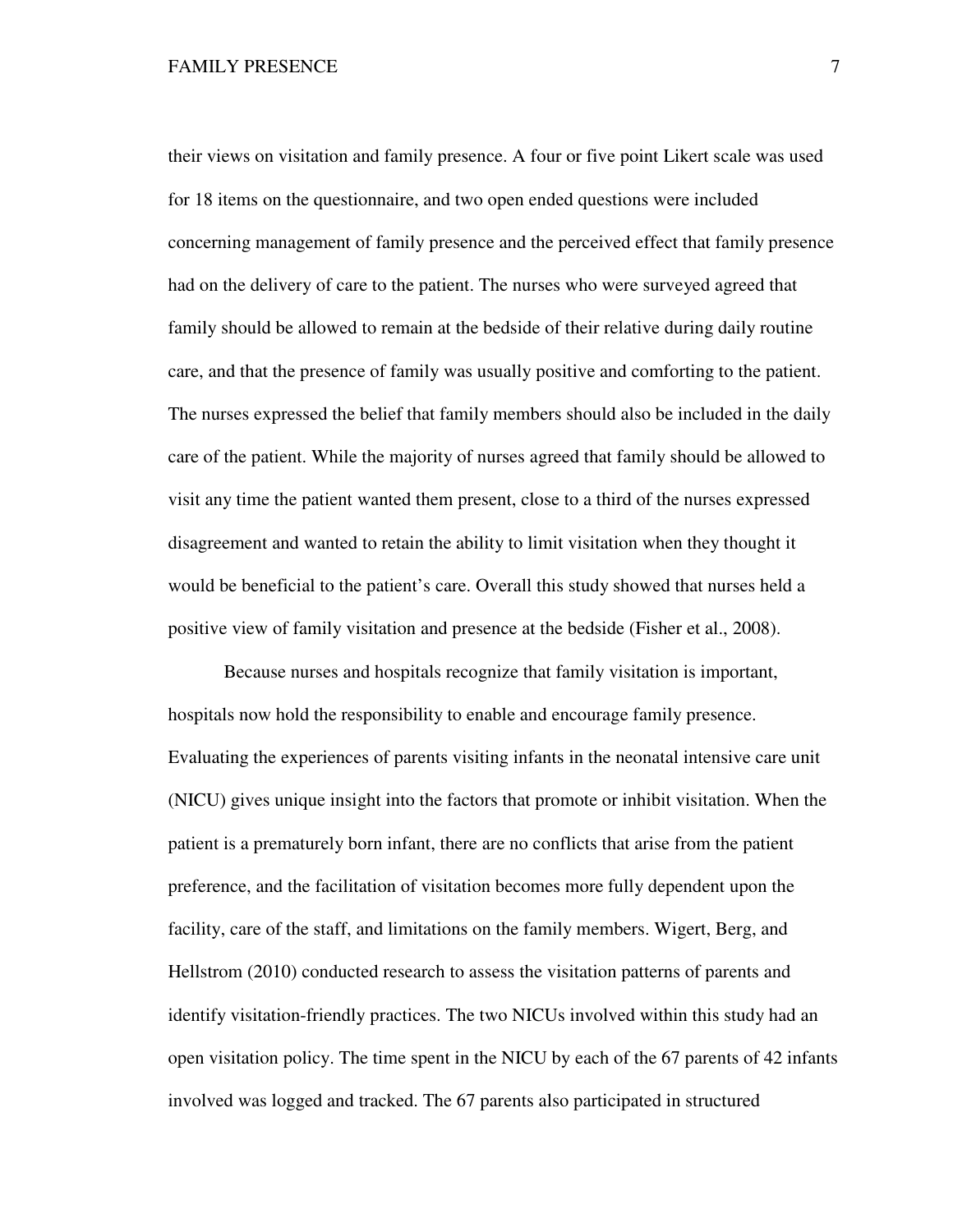interviews to discuss the factors that affected the time they spent on the unit. The main factors affecting the time spent visiting by the family were identified as accommodations, care provided by the staff, environment, and other personal responsibilities.

The hospitals included in this study were equipped with parent rooms adjacent to the NICU. One hospital had two rooms where parents could stay while remaining close to their infant. That hospital also had additional housing offered in a family hotel that was located on the hospital property. This convenience allowed the parents more time to spend in the NICU. This hospital also had the NICU located in the same building as the maternity ward which facilitated easy visiting for newly post-partum mothers still receiving treatment. The second hospital had five family rooms for parents but did not offer other on-property housing and the maternity ward was located in a different building of the hospital (Wigert et al., 2010).

The survey completed by the parents in the study identified good treatment by the staff and a family-friendly environment as the best influences for facilitating family presence. Coming and going freely, as well as getting regular information, were also cited as positive influences on their visiting experiences. Common reasons why parents spent time away from their child were to care for their other children and homes (Wigert et al., 2010). The findings of this study, in relation to factors promoting the accessibility of family presence, can be applied to hospital units of any specialty. To provide PFCC, family visitation must be facilitated. Patient and family centered care can be accomplished through providing a family-friendly environment with adequate accommodations, open or flexible visitation hours, high quality care, and regular, accurate information.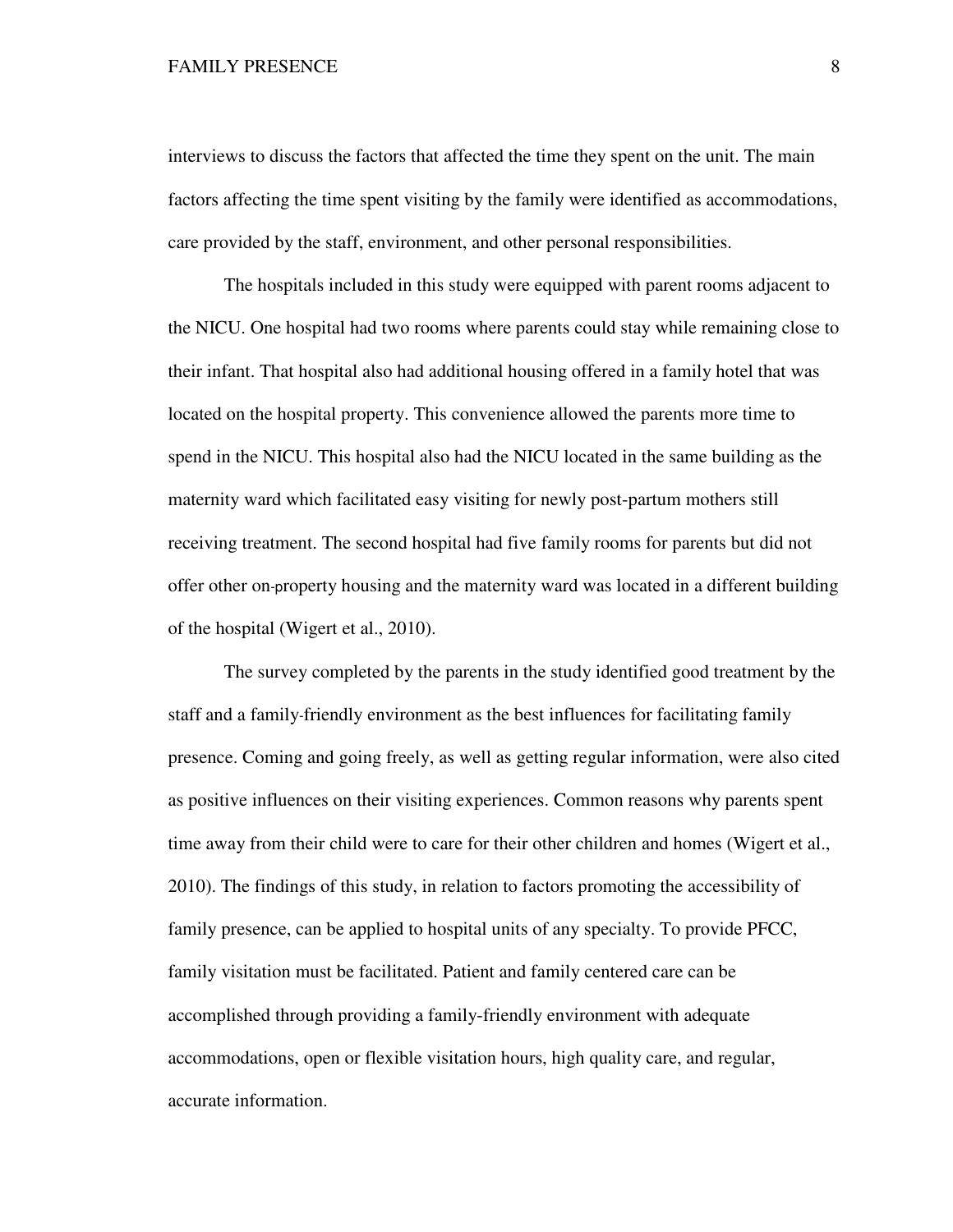## **Within the Intensive Care Setting**

An exploratory study was conducted within Danish intensive care units (ICUs) to identify perceptions and practices of registered nurses (RNs) concerning family presence at the bedside (Agard & Lomborg, 2011). Qualitative interviews were conducted in 2005 and 2008 with 11 RNs from three different hospitals. From among the semi-structured interviews three main strategies were identified for addressing family presence within the ICU. First, the nurse must have clarified the relationship between the visitor and the patient. The patient always retained the right to refuse the company of a visitor, and as the advocate and gatekeeper for the patient, the nurse must have enforced the wishes of the patient. Finally, when the patient was unconscious as was often the case within the ICU, the RN needed to evaluate the appropriateness of the presence of some relatives. It was the responsibility of the nurse to make decisions based upon what would have been in the best interests of the patient.

Other requirements identified by the Danish ICU nurses included defining the situation and guiding the relatives through the patient's hospital stay. Support and education for the family were found to be vital components of positive visitation experiences. In order to help maintain the patient's circadian rhythm the nurse needed to explain to the family the importance of rest times for the patient and ensure this was enforced. During treatments or procedures the family needed to be fully informed on the events taking place, and be given the option of remaining in the room or stepping out to the waiting area until the procedure was complete. Judging the appropriateness of family presence at the bedside was a task that fell to the nurse. The RN needed to continually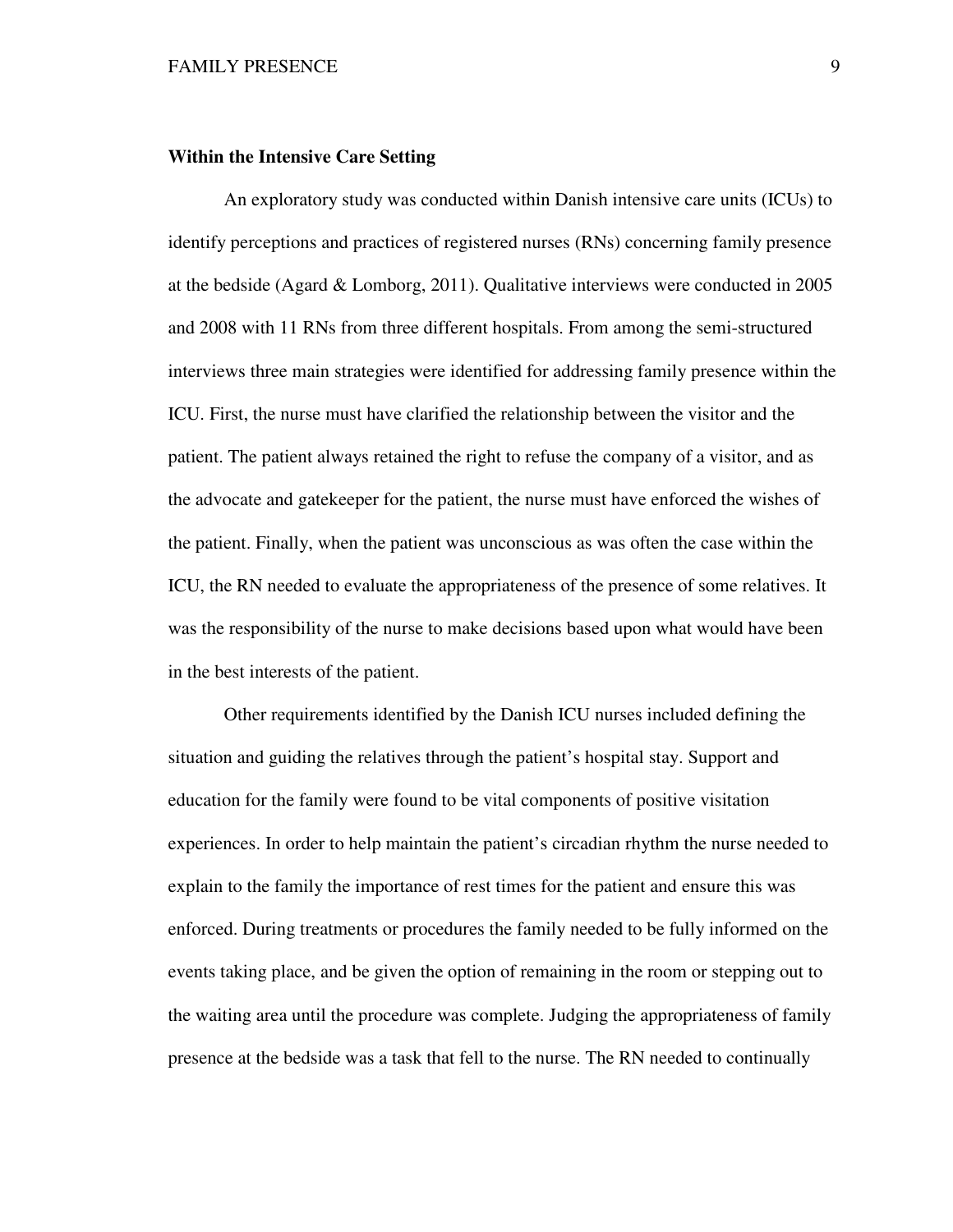assess the situation and make recommendations to the family as to whether to be in the room or not based upon those assessments (Agard & Lomborg, 2011).

Collectively, the nurses included within this study agreed that family presence reduced the anxiety levels and occurrence of hallucinations among the patients. Visitors offered support and comfort to the patient, often supplying valuable information about the patient to the healthcare team allowing for better individualized care. The nurses also determined that the families' needs for information, support, presence with the patient, and reassurance that the patient was getting the best care, were most fully achieved from the bedside. As the member of the healthcare team that is present with the patient and the family most often, the nurses identified themselves as the main coordinators of family visitation and presence (Agard & Lomborg, 2011).

The needs of adult family members visiting in the ICU were also researched by Obringer, Hilgenberg, and Booker (2012). A survey was administered to 45 adult family members of patients who were admitted to the ICU for a minimum of 24 hours. Findings suggested that family members of ICU patients experienced high levels of stress and anxiety. Also, a lack of knowledge of the surroundings, procedures, and monitors present contributed to their anxiety. Providing education and regular updates to the family on the patient's condition served to alleviate this anxiety. One of the most desired needs of the family members was for reassurance. It was desired that nurses provide reassurance within culturally appropriate parameters and without giving false hope. Honesty resulted in the highest desired need. Honesty from the nurses was necessary in order for the family members to build a trusting relationship with the health care providers (Obringer et al., 2012). In respecting the needs of the family members of ICU patients and in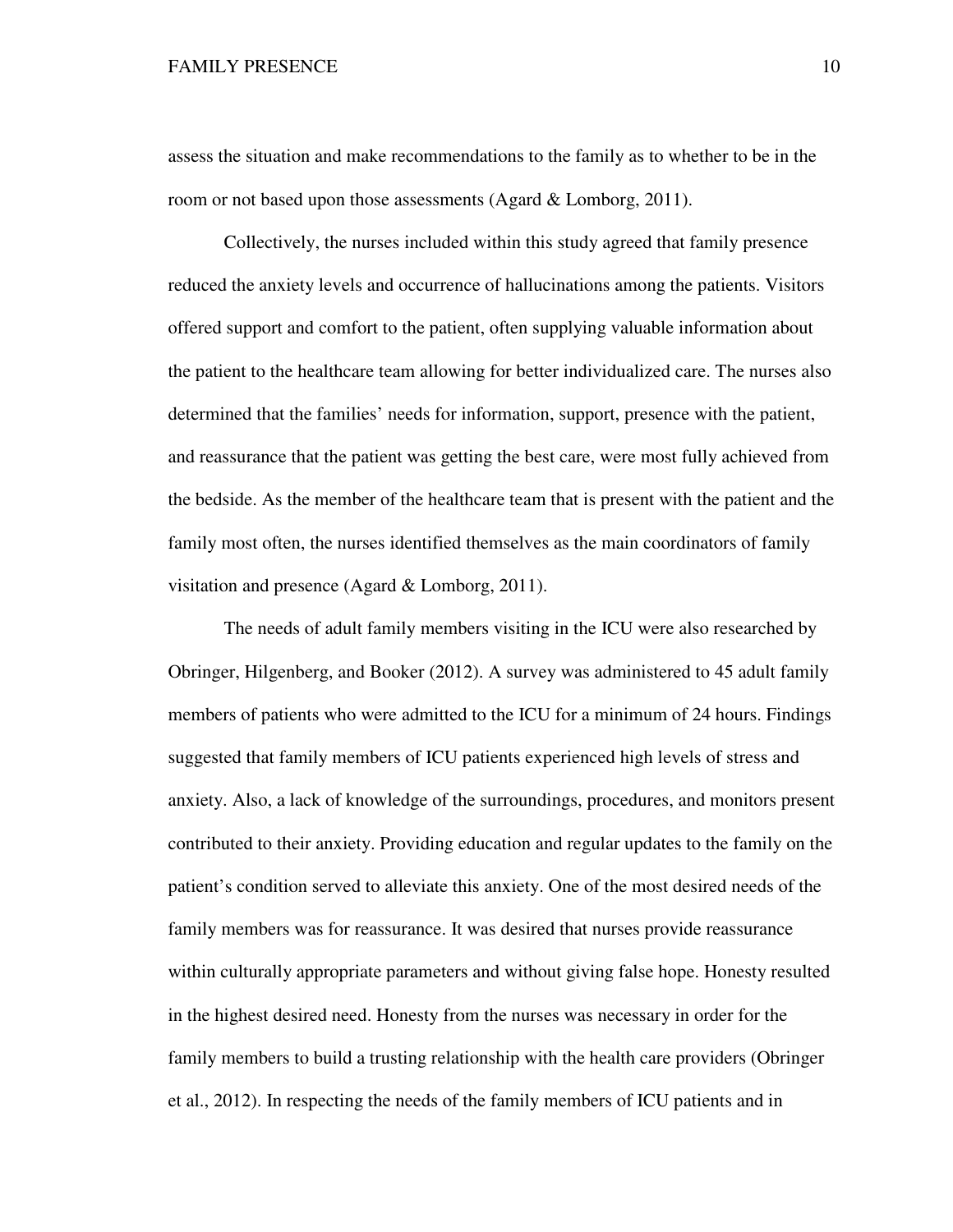providing PFCC, nurses are required to provide clear and accurate information to the family that is regularly updated, including reassurance that their relative is being given the best care possible.

The American Association of Critical-Care Nurses (AACN) conducted a study on peer reviewed professional organizational standards regarding family presence in the ICU setting through a comprehensive literature review and data analysis. They found that 78% of ICU nurses surveyed from over 300 units prefer unrestricted visitation policies while 70% of hospitals place restrictions on bedside visitation. While family presence does place increased demands upon the healthcare providers and facilities, having unrestricted presence of a support person has been shown to increase patient satisfaction, increase the safety of care given, increase communication at the bedside, facilitate better understanding of the patient, improve PFCC, and enhance overall staff satisfaction (Family Presence, 2012). The recommendation of the AACN was to restrict visitation only when necessary due to illness, safety, disruption of care, or legal issues. In every instance, the privacy and confidentiality of the patient should be protected. The AACN highlighted the need for more written policies to guide safe and compliant visitation (Family Presence, 2012).

Varying opinions exist concerning family presence during complicated or painful procedures. Family presence has been shown to decrease the anxiety of the patient and to better inform the family, but apprehension remains concerning the family's possible emotional response to witnessing procedures or dressing changes. Beginning in 2009 at the University of Louisville Hospital in Kentucky family members were given the option to remain in the room during dressing changes in the burn ICU. A study was conducted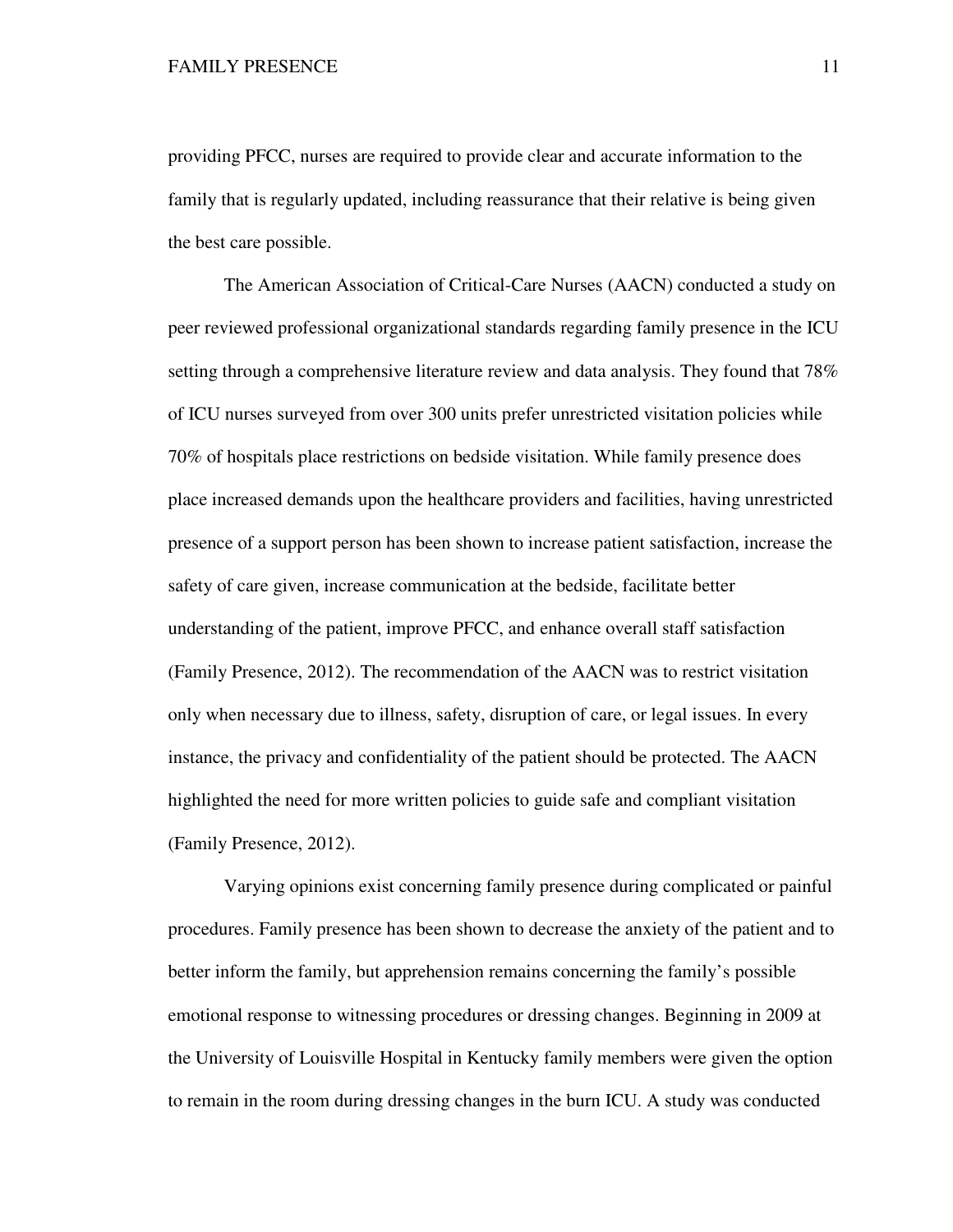using data and surveys from 37 patients from March 2009 through December 2011 to evaluate patient and family response to this policy change. These surveys and data were compared to 35 patients from January 2007 through February 2009 (Bishop et al., 2013). The change in policy was made to address the need for family to be educated on and involved in the patient's care. Increased survival rates of patients within the burn ICU coupled with decreased lengths of stay resulted in family members needing to provide home care after the patient was discharged. Allowing the family to remain present for procedures is also advocated for by the American Association of Critical Care Nurses and the American College of Critical Care Medicine through their efforts to promote patient and family-centered care (PFCC) (Bishop et al., 2013).

Family, as defined by the PFCC model, is whomever the patient identifies as family. The core concepts of PFCC include dignity, respect, collaboration, participation, and information-sharing (Bishop et al., 2013; Ciufo et al., 2011). These concepts were practiced when family was included within the room during procedures and dressing changes at the University of Louisville Hospital in Kentucky. Barriers to this practice included any unwillingness of the staff to include the family for fear of causing an increase in infection rates following the procedure or that the family member would be emotionally traumatized by the sight of the wound. The physical space within the room would also limit the number of people allowed to be present and involved during procedures (Bishop et al., 2013).

The study conducted at the University of Louisville Hospital burn ICU monitored for adverse family responses during dressing changes. Assessment looked for adverse family reactions such as lightheadedness, fainting, nausea, vomiting, or inability to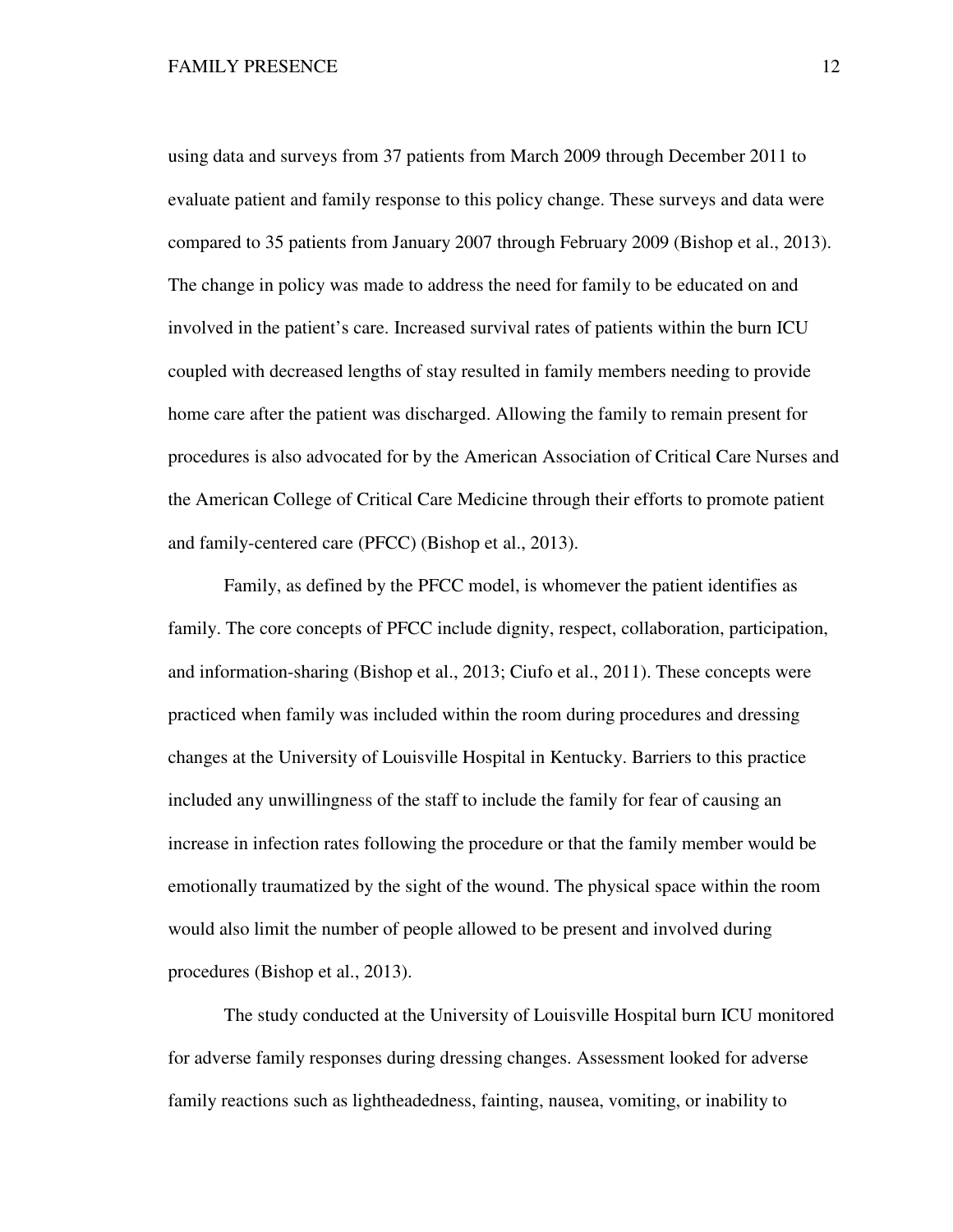remain within the room throughout the procedure. Family members only remained in the room if they desired to do so, and after they had been educated on the wound dressing change process. Every person in the room was required to follow isolation precautions in order to avoid infections. The study found no adverse family reactions from 2009 to 2011, and patient satisfaction scores increased. There was also no rise in infection rates seen. The staff developed an increasingly positive attitude toward visitors remaining at the bedside, and reported dressing changes to be a good opportunity for family education and involvement in the patient's care. Patients and their families expressed, through surveys, an increased feeling of preparedness for discharge home after being included in all of the patient's care during the hospital stay (Bishop et al., 2013).

Procedures and treatments can be painful, invasive, and traumatic to witness. Most commonly, in the past, family members were asked to leave the room during aggressive and emotional interventions such as cardiopulmonary resuscitation (CPR). The widely held fear was that family members would be traumatized by seeing their relative undergo chest compressions, intubation, and defibrillation that often occurs during CPR. Another fear is that anxiety levels would also be increased for the family members because they would not understand why these interventions were being done, and they would be fearful while waiting to see if their relative would regain spontaneous cardiac and pulmonary functioning. While these fears exist, there is also research supporting family presence during CPR to promote coping, gaining closure, and understanding that everything possible was done for their loved one. There have been cases of posttraumatic stress disorder (PTSD) and depression in patients and their family members following aggressive treatment in the ICU. Staff in emergency departments and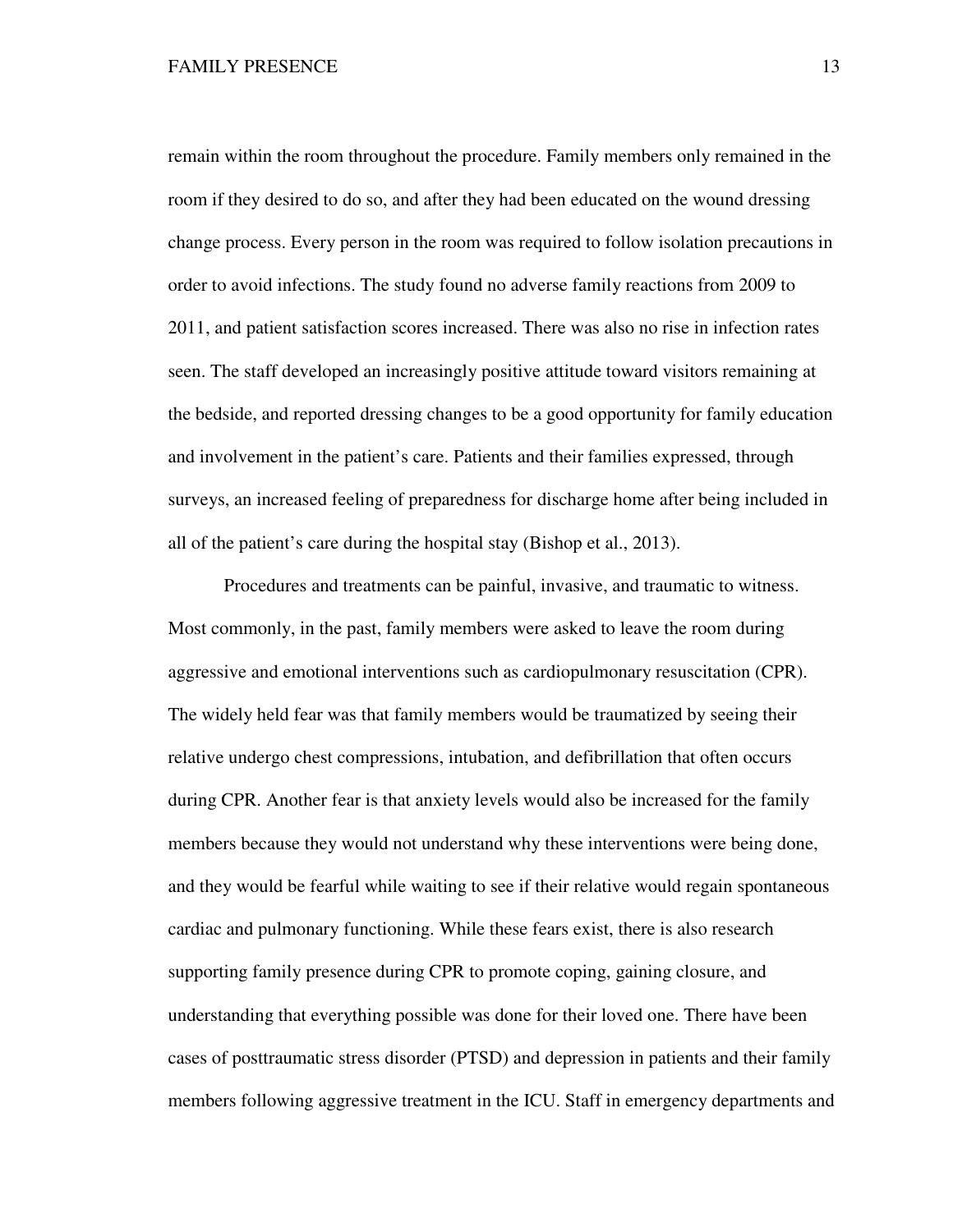ICUs also expressed concern that there would be an increase in the amount of litigation filed by family members after witnessing CPR, or that distraught family members would obstruct the CPR procedure while in the room (Compton et al., 2011).

In order to determine the effects of family witnessed CPR, Compton et al. (2011) conducted a quasi-experimental comparison study of adult family members whose relatives had CPR. The goal of this study was to determine if relatives who chose to remain in the room during resuscitation efforts had increased incidents of PTSD or depression in the days and months following. The study was conducted in two large urban hospitals in Detroit, Michigan. Of the participants, 24 witnessed a relative's CPR from within the room, and 41 chose to leave the room during CPR. Interviews were conducted with the family members 30 and 60 days after the CPR event. Results showed no significant change in the rate of PTSD or depression in the family members. When a family member chose to remain in the room, the hospitals did assign one staff member to function solely as a support person for the relative. That staff member was able to explain the procedure as it was performed and to provide any assistance to the family member that might have been needed. This practice contributed to the positive outcomes of family presence during CPR. Benefits that family members experienced from witnessing CPR efforts included knowing that the medical staff did everything possible for their loved one, and the ability to experience closure after a family member passed away (Compton et al., 2011).

In response to the changing practices in the United States regarding family preferences for being present during CPR, health care providers in Hong Kong hospitals have begun their own research on family witnessed CPR. One of the policy suggestions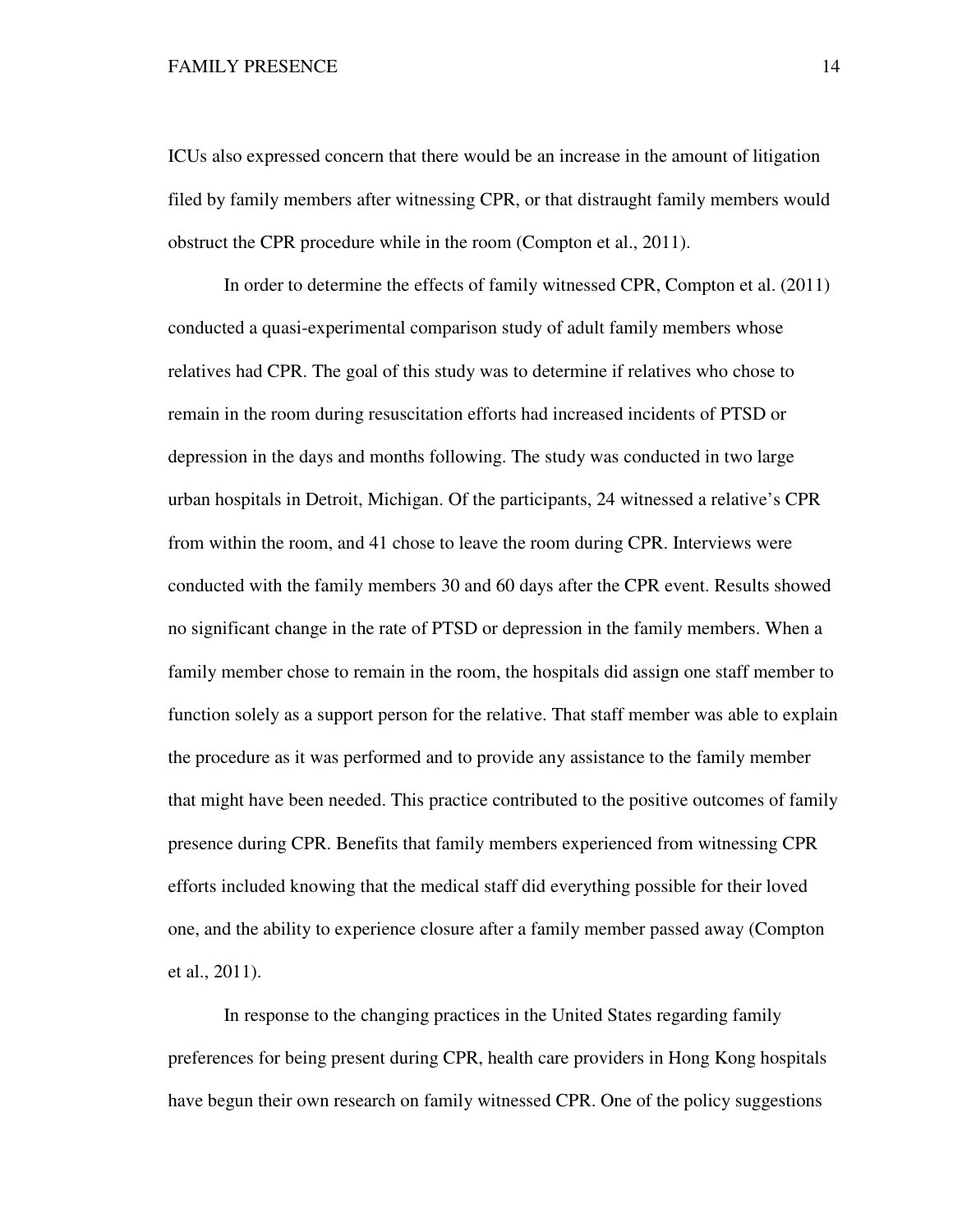that prompted this research included the American Heart Association and the Emergency Nurses Association recommendation in 2005 that family members be given the option of remaining in the room during resuscitation efforts (Hung & Pang, 2011).

 Researchers in the emergency department at a hospital in Hong Kong recognized that the view of family members as visitors in the hospital is shifting to family being considered integral members of the illness, treatment, recovery or death of the patient. Interviews were conducted and data were collected from 2007-2008 during which time there were no guidelines in place pertaining to family presence. Eighteen family members participated in interviews following their relative receiving CPR in the emergency department. None of the family was present during the interventions, but five entered the room at the end of CPR. The majority of those interviewed expressed a desire to have been present if they had been given the option. The first interview with each family member was conducted within 24 hours of CPR. Follow up interviews were performed one to three months following the CPR (Hung & Pang, 2011).

Family members who wished to have been invited to remain present during the resuscitation of their relative gave several reasons for that desire. The main reason discussed was for emotional connectedness and the ability to provide emotional support to the patient. The family stated that being present would keep them informed on what was being done for the patient and allow them to stay engaged with what was happening. Challenges perceived from the staff included the family member's lack of knowledge about resuscitation procedures, space constraints within the emergency department rooms, and the staff's apprehension about performing CPR in front of a family member. These challenges must be addressed as the researchers create policies that allow family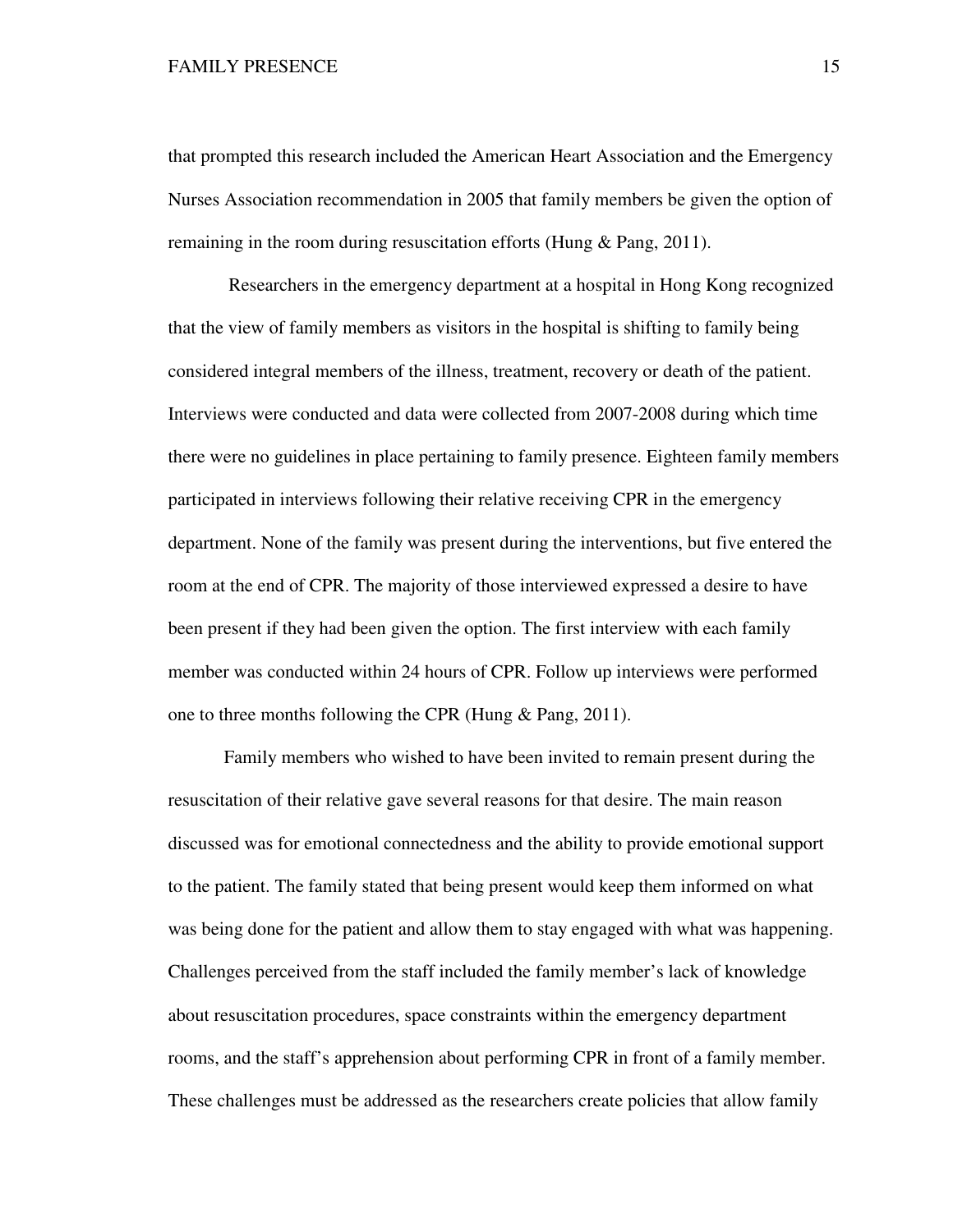members to have the option of remaining present during CPR on their relative (Hung  $\&$ Pang, 2011).

## **Visiting with Children**

On many hospital units, age restrictions are enforced for visitors, such as for a family member who is under the age of 12, visiting a sick parent or sibling is not allowed. This policy is enforced to protect immunocompromised patients from acquiring infections from the visiting children. Children are often perceived as having more common colds, sicknesses, and infections than adults, and age restrictions became a standard practice that was rarely questioned. The University of Texas MD Anderson Cancer Center in Houston had this policy until one family called it into question (Falk, Wongsa, Dang, Comer, & LoBiondo-Wood, 2012). The family's repeated requests for the patient to have her children come to her bedside prompted the nurses to conduct research on the topic. They began with a literature review that yielded no evidence supporting the belief that children carried more sicknesses. Factors such as immunization status, presence of a fever, and hand washing were shown to influence infection transmission more than age. The RNs then conducted interviews with the physicians of the medical center. The majority of the physicians of the facility had no objection to children visiting on the medical units provided that they were immunized and had no active infections (Falk et al., 2012). Following this research, the medical center revised the visitation policy. Children of any age could visit provided that they were up to date on their vaccinations and had their temperature taken at the front desk before coming into contact with any patients. The ability for young family members to visit with the patients significantly increased patient satisfaction and also served to help the children cope with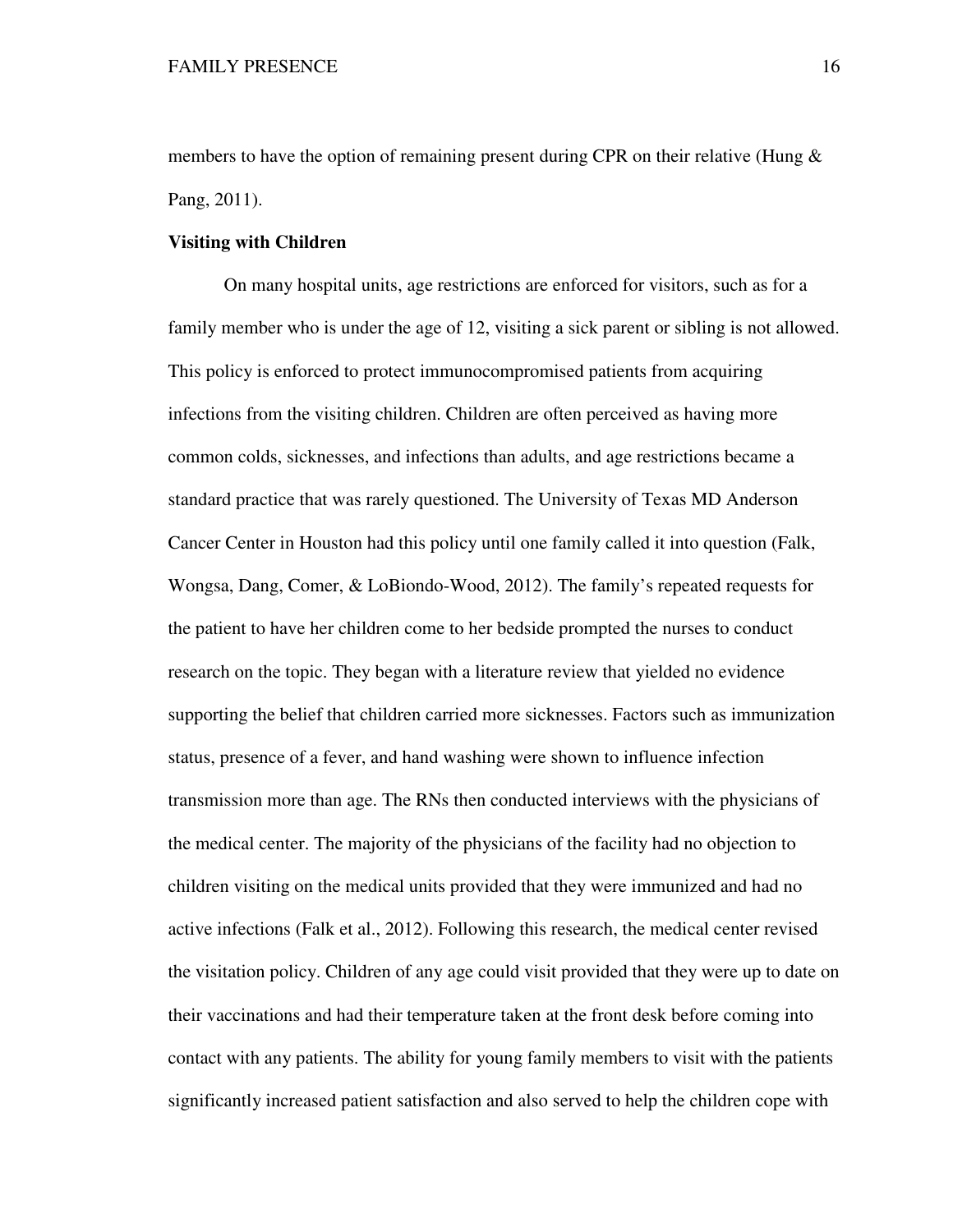their relative's illness. The number of yearly written complaints from patients decreased from 16 to one, and patient satisfaction surveys indicated high satisfaction (Falk et al., 2012).

The majority of research conducted on family visitation in the ICU is focused on adult family members. Children visiting within an intensive care area raise a greater number of considerations that must be addressed. From 2002 to 2005, Kean (2010) conducted nine family interviews including 12 adults and 12 children. Kean used a constructivist grounded theory approach to study how children responded to visiting the ICU. The age and developmental stage of the child had the greatest impact upon that child's perception of the ICU. Younger children under the age of 14 demonstrated concrete thinking and focused on the environment and machines when describing the ICU. Young adults aged 14 to 25 were capable of high levels of thought and could understand why there were so many machines and policies within the ICU. These young adults used their abstract thinking to evaluate the ICU by its function and were able to focus more on the patient than the environment whereas the younger children were not (Kean, 2010).

Patient and family centered care focuses on the involvement of the entire family. To achieve the goals of PFCC the children of critically ill patients must be included within the visitation policies of the units. Establishing the inclusion of the children involves identifying the reasons why children are commonly excluded from visiting, and creating solutions for these barriers. Kean's (2010) research identified the two main groups of adults who restrict youth visitation as parents and nurses. Parents wanted to shield their children from being scared by the environment of the ICU and from seeing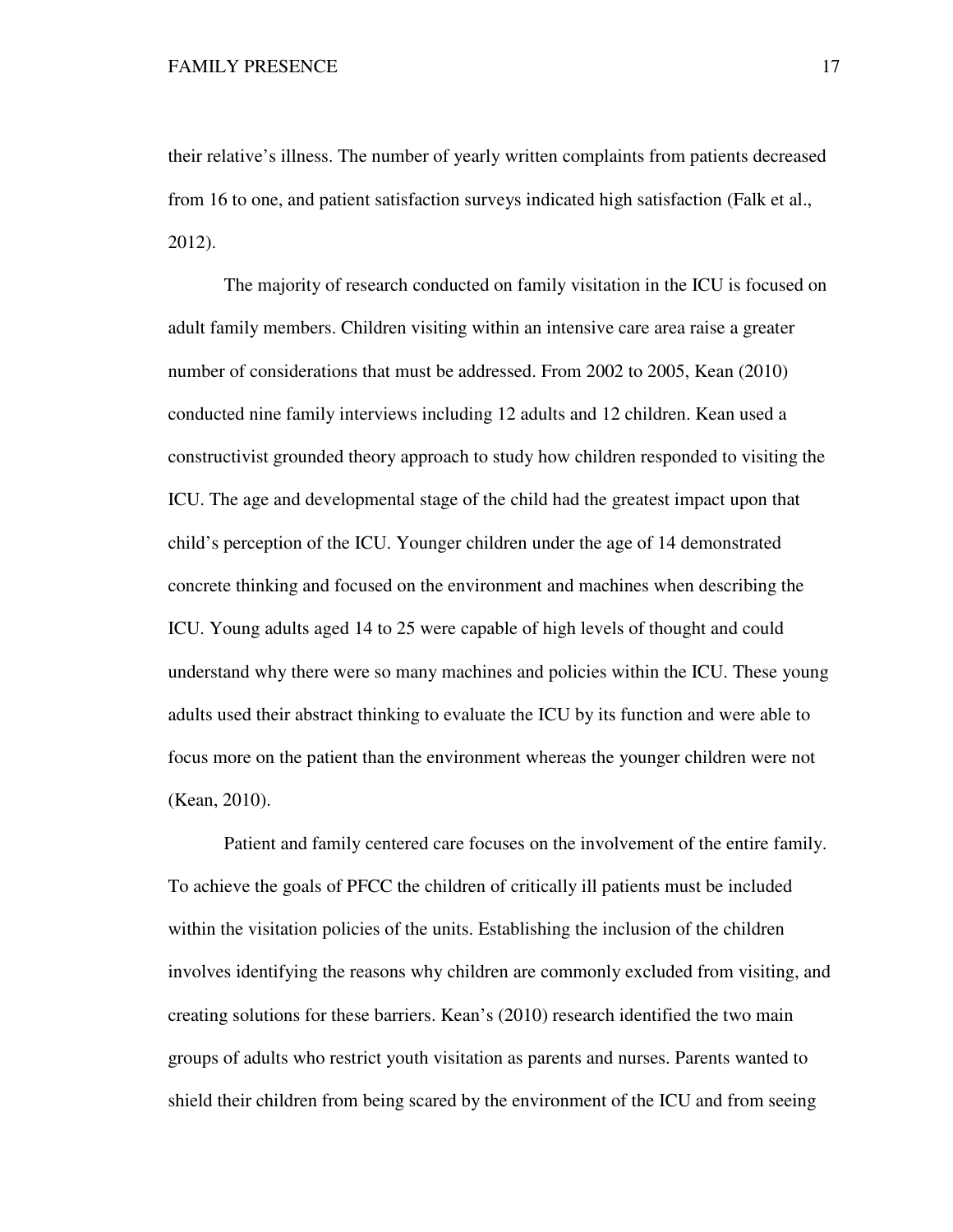their relatives sick or injured. Nurses responded based upon their personal fears that the children would have adverse reactions to being in the ICU environment, but no research was indicated to support these fears (Kean, 2010).

 Studies have shown that explaining the ICU to children and offering them the choice of visiting resulted in positive visiting experiences, while forcing children to visit a relative produced increased levels of anxiety for the children (Kean, 2010). Children included within this study demonstrated an eagerness to learn about the ICU. Because younger children focused more on the machines and the environment, they had less negative reactions when visiting the ICU for the first time. The young adults focused on their relative amongst all the machines and wires, and experienced more frequent emotional reactions including crying or anger. All ages of youth needed to be taught about why their sedated relative would not respond to them, what the machines did, and what the monitors meant. Even among those who had emotional reactions, the youth included within this study expressed an increased ability to cope with their relative's illness after being allowed to visit in the ICU (Kean, 2010).

Kean (2010) suggested implementations for practice involving youth visitation in the ICU. Education needed to begin with the nurses. This education could be achieved through classes and literature. Nurses must understand the developmental stages of the children in order to best communicate with them about the ICU. Next the parents needed to be taught the benefits of children visiting the ICU. This parental education could be accomplished through communications between the nurse and parent, as well as through informational brochures.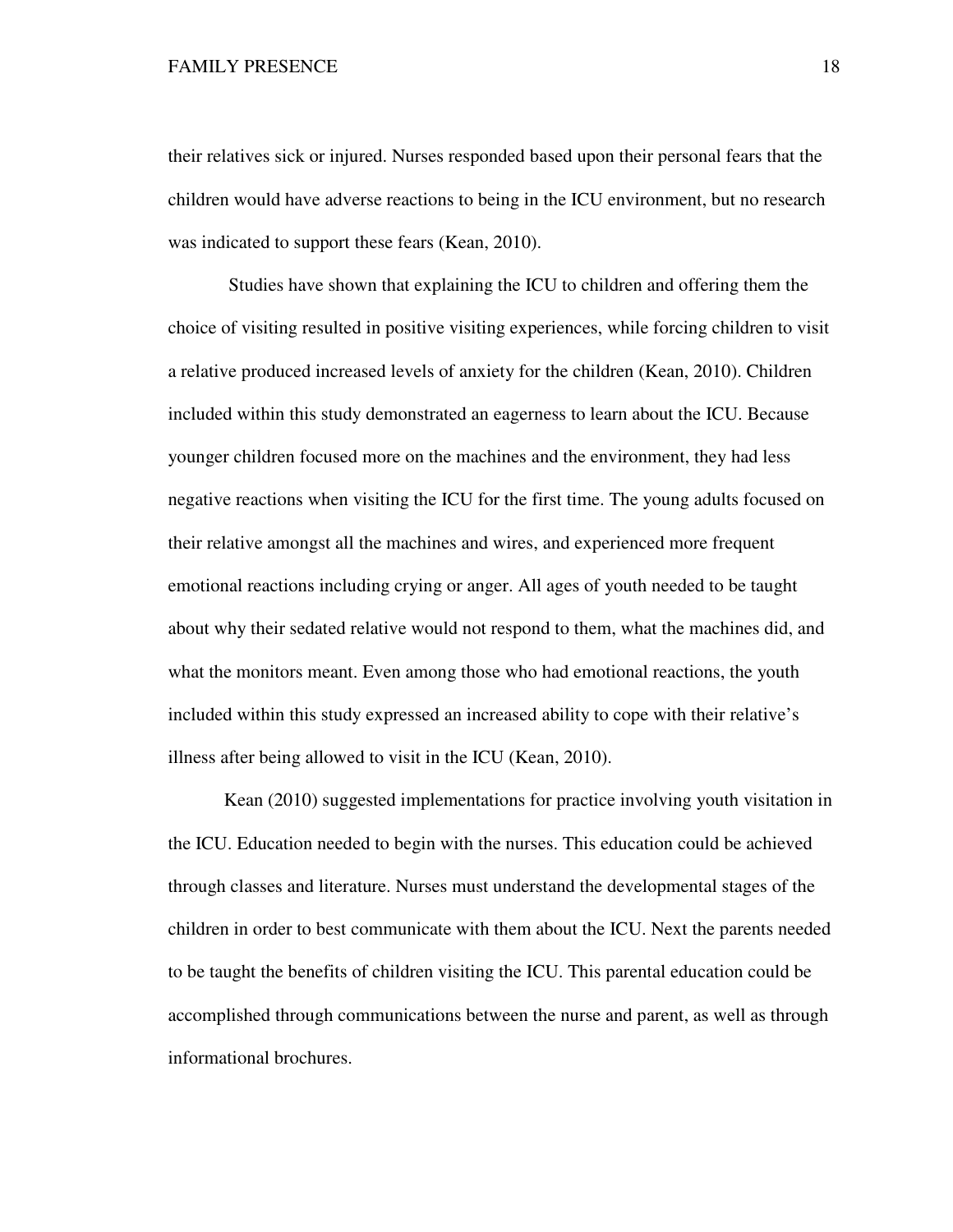Further insight into children's perceptions of visiting the ICU was gained through a study conducted by Knutsson et al. (2008) in which 28 children were interviewed. The participants included 14 girls and 14 boys whose ages ranged from four to 17 years old. The interviews took place three months following their time visiting at the hospital. The four most common perceptions expressed by the children were that the ICU was cold and white, it was difficult waiting to see the relative, the place was strange, and that overall it was good. The waiting to see the relative and enter an unfamiliar environment caused some anxiety and concern for the children, and upon entering the ICU room the machines and foreign environment produced more curiosity than fear (Knutsson et al., 2008).

Children who were raised in the twenty first century were quick to accept new technology when it is shown to them and explained at a cognitive level that they could understand. The children interviewed expressed a sense of relief after being able to visit with their family member and see where they were and what was being done (Knutsson et al., 2008). This study further supports the allowance of child visitation in the ICU setting.

Child visitation within mental health facilities has been studied very little, but presents many similar challenges as visitation within the ICU. O'Brien et al. (2011) conducted a qualitative exploratory study through interviews of nine staff members to examine the outcomes of child visitation and the staff perceptions of this practice. Concerns included the child not being able to understand why their relative was in the hospital or what was being done on the unit. Positive outcomes of child visitation included a decrease in anxiety felt by the children at the absence of their parent, increased understanding of the medical care being given, and an increased ability to cope with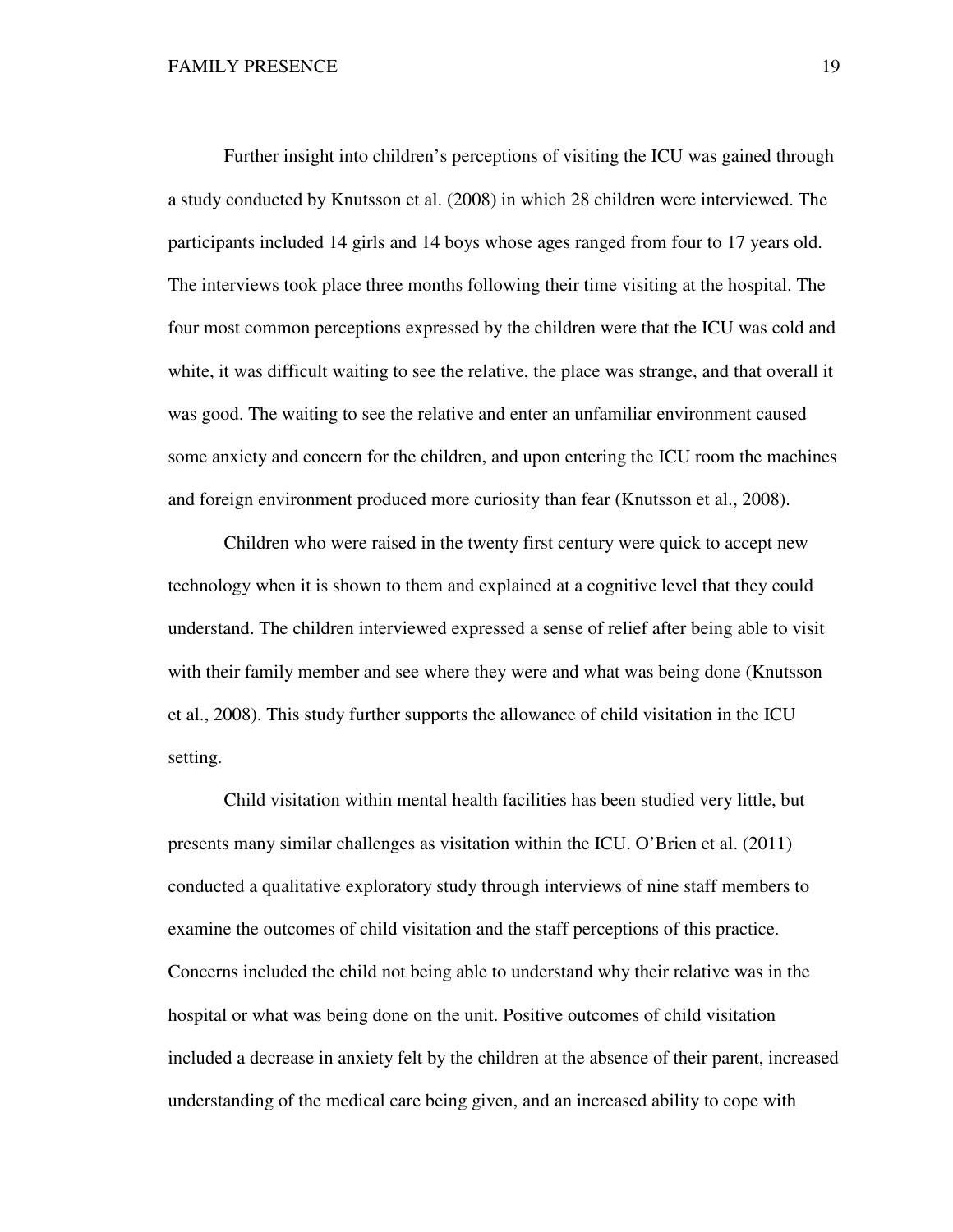having a relative with a mental illness. The staff at these units expressed support for children visiting their parents, but they felt unqualified to explain mental illness to children of different ages. Professional development would be required for the staff in order to equip them for managing child visitors on the unit. Policies and guidelines would also be required in order to effectively facilitate this practice (O'Brien et al., 2011).

# **Outcomes for Patients and Staff**

Patient and family centered care is facilitated by the healthcare staff for the wellbeing of the patients. As a result the practice of PFCC affects both the patients and the staff. The staff at St. Columbia's Hospice in Edinburg participated in facilitated interviews to study, in depth, the staff's views on positive and negative effects of open visitation. These interviews included 25 nurses, volunteers, chaplains, doctors, and social workers. The same skilled facilitator conducted all the interviews with groups of eight staff members at a time. All interviews were recorded and transcribed for further evaluation. While overall the staff had a positive view of open visitation, the interviews presented several positive and negative aspects of open visitation that must be taken into consideration (Gray et al., 2011).

The most common advantage offered by the staff at St. Columbia's Hospice was that family could visit at convenient times for them, and this flexible accommodation relieved the patient of anxiety and guilt over impeding upon the family's schedules. Open visitation also allowed family members to space out their visits throughout the day to avoid overwhelming the patient and the facility all at once. Having the family present promoted bonds to form between the staff and the family members, and the staff could then involve the family in patient care. Family presence increased the comfort levels of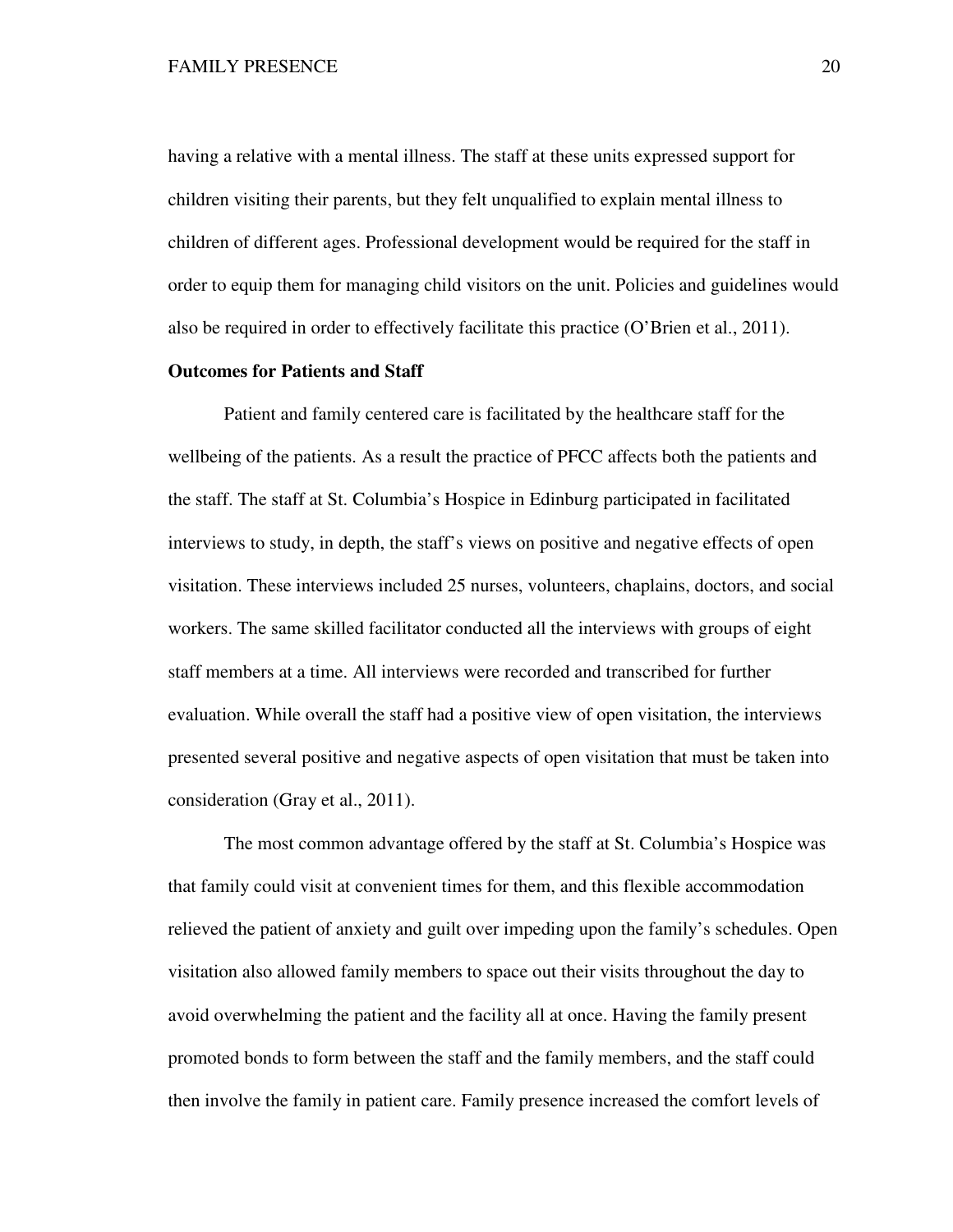the patient, decreased the anxiety of the family members by giving them a way in which to help their relative, and reduced the workload of the staff. Those bonds that were formed also served to open communication between the family and staff to increase the staff's knowledge about the patient, and to increase the staff's perception of the value of the patient as a person. The family was able to build an increased confidence in the staff by seeing the considerate and consistent care that they provided every day and night (Gray et al., 2011).

The staff at St. Columbia's Hospice also discussed concerns related to open visitation. The nurses identified themselves as the advocates and gatekeepers for their patients. The nurses felt responsible for intervening when open visitation began to negatively affect the patient or the family members. Guilt was identified by the staff as a main source of problems with open visitation. When families were told that they may have someone stay with the patient continually, many relatives experienced guilt if the patient was then ever left alone. Relatives would become exhausted but refuse to leave the bedside without assurances from the staff that it was acceptable to do so. Conversely, the patient would become tired and desire quiet time to rest, but would feel guilty saying no to visitors or asking family members to leave (Gray et al., 2011).

The staff also discussed how some family dynamics could agitate the patient and create a stressful environment within the room. All of these considerations were present when the patient had a private room. Further challenges to open visitation arose when discussing shared patient rooms. It became increasingly more difficult for the staff to ensure privacy and confidentiality of multiple patients in the same room with multiple visitors. The rest and comfort of one patient must also be protected and advocated for by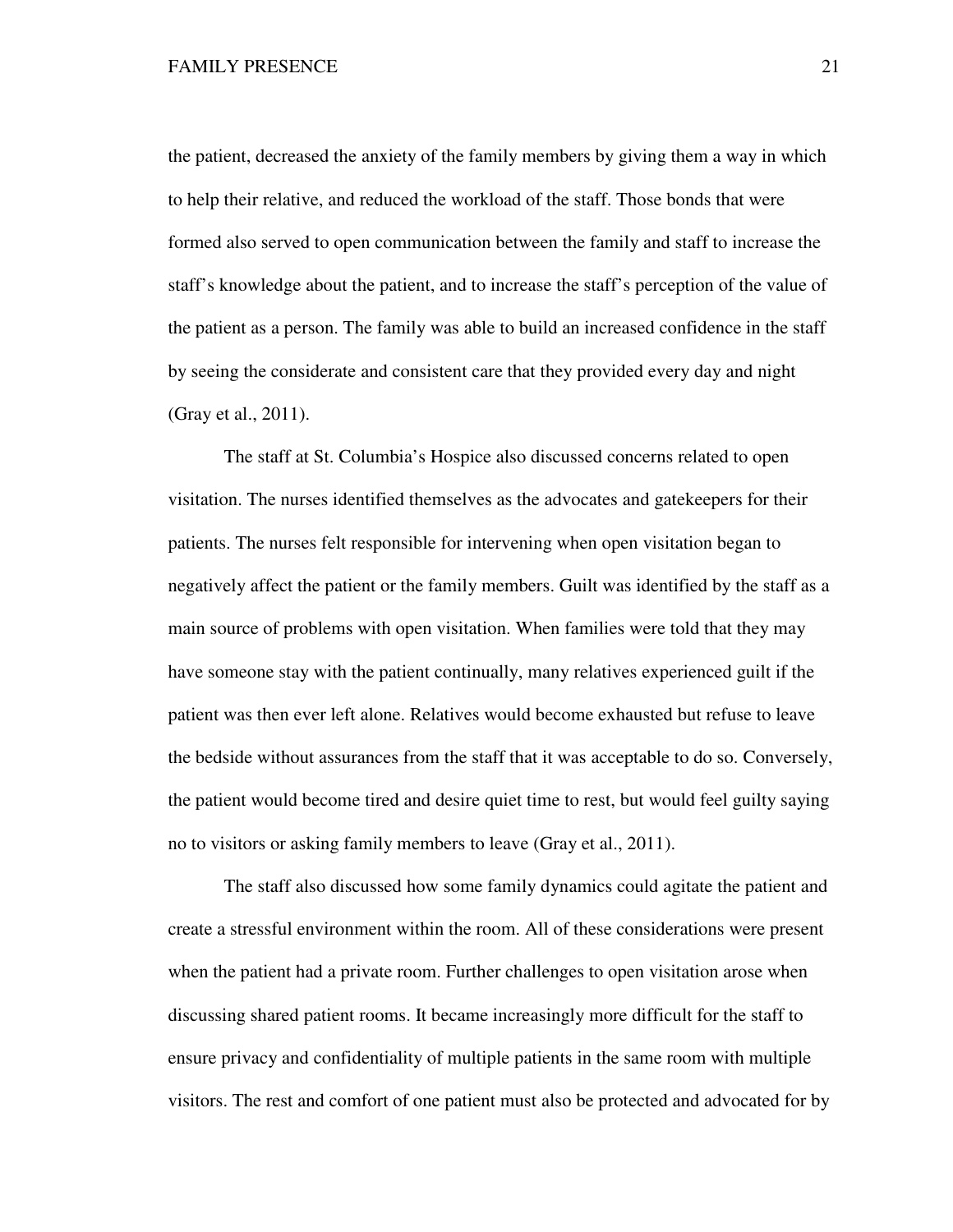the nurse when it is disrupted by the visitors of the patient's roommate (Gray et al., 2011).

The staff of St. Columbia's Hospice advocated for open visitation provided that the patient was able to control visiting, and that the nurse could act as the gatekeeper between the patient and visitors. The hospice center developed an informational leaflet for the family to read on the importance of quiet times for rest and the dynamics of open visitation. The staff was also required to attend training for communication and visitation management. This training equipped the staff to facilitate the best possible outcomes from open visitation while protecting the patient and the patient's family (Gray et al., 2011).

The satisfaction of patients and family members is a major indicator of the quality of care given on a hospital unit and can serve to positively impact patient outcomes. High satisfaction leads to decreased stress and better healing for the patients. If a family is happy with the care received from a hospital, they are more likely to seek medical care from that facility again. A study was conducted in Swedish ICUs by Karlsson et al. (2011) to describe family members' satisfaction with the care received. Much like the findings from Obringer et al. (2012) and Agard and Lomborg (2011), the major components considered to be needs of the families included reassurance, information, close proximity to the patient, support, and comfort. Participants included 35 family members of patients who had been cared for in the ICU for greater than 48 hours. A survey including 18 questions answered on a Likert scale ranging from one to five and two open ended questions was administered retrospectively to these family members to attain qualitative and quantitative data regarding family satisfaction. The results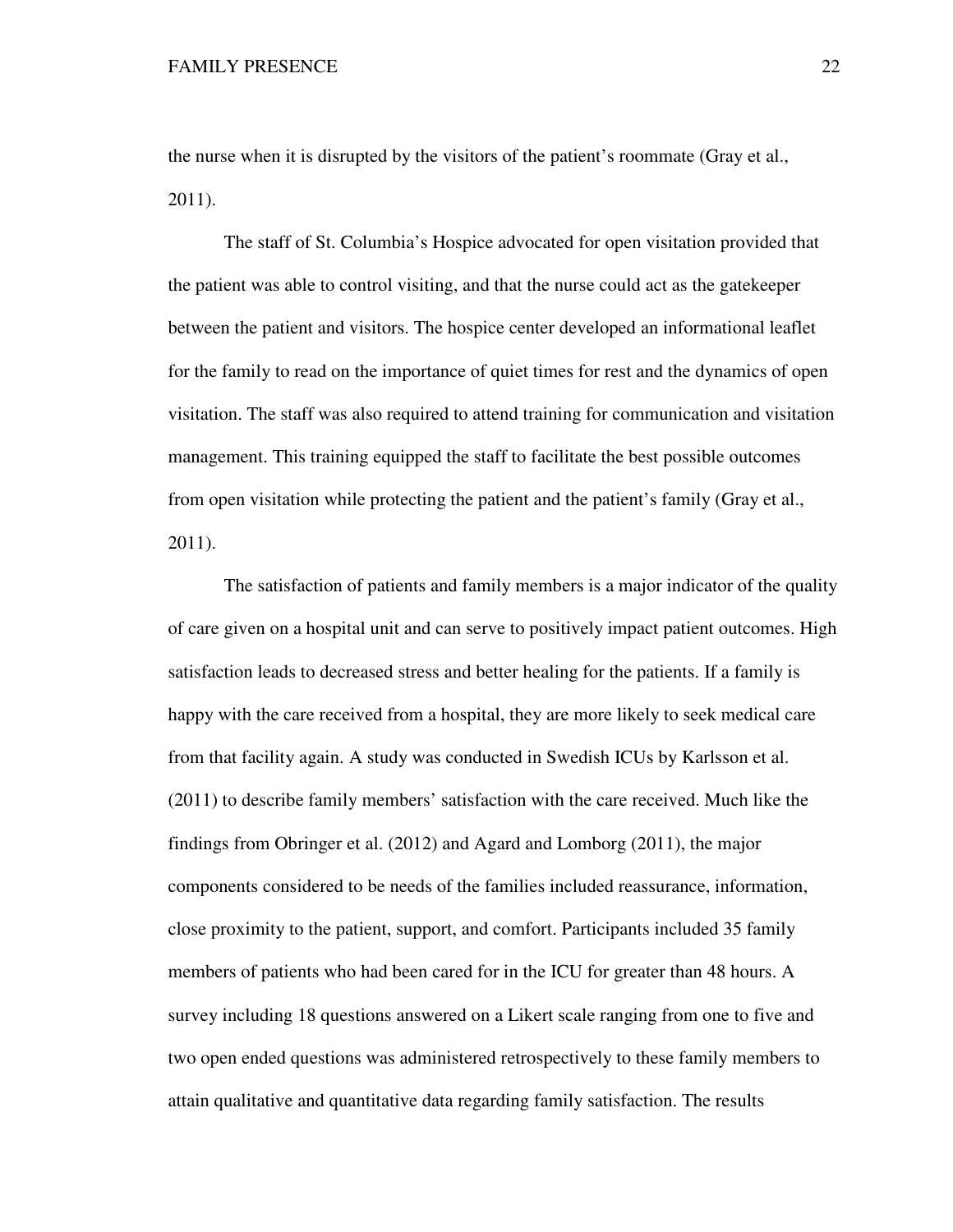illustrated a high level of satisfaction felt by the families. Among the categories of family needs, flexible visiting hours were cited as one of the highest satisfying services provided by the ICU staff in addition to receiving support from the staff in the foreign environment of the ICU (Karlsson et al., 2011).

Communication is vital when developing a therapeutic relationship between the medical staff and the patient's family. O'Connell, Stare, Espina-Gabriel, and Franks (2011) at Northshore University Health System identified increased anxiety and a breakdown in that therapeutic trust during the time when the patient was transferred from an ICU to a general medicine unit. The nurses conducted research and surveyed 25 patients preparing for transfer. The nurses then developed a teaching intervention that involved educating the entire family about the transfer process. Pamphlets were developed and distributed to the family during conversations with the nurse. Surveys were then administered to another 25 families to evaluate their satisfaction with the nursing care and transfer process. The increased communication and involvement of the family decreased the levels of anxiety reported by the families and the patients. The surveys reported 100% satisfaction following these interventions (O'Connell et al., 2011). Patient and family centered care focuses on the family's need for information and involvement. This policy development by O'Connell et al. demonstrated the positive outcomes of implementing PFCC.

One of the tasks of nurses is counseling patients and families. Counseling happens in all units of the hospital including the emergency department (ED). Research has shown positive outcomes from involving family members in patient counseling. Paavilainen, Salminen-Toumaala, Durikka, and Paussu (2009) administered a questionnaire to 107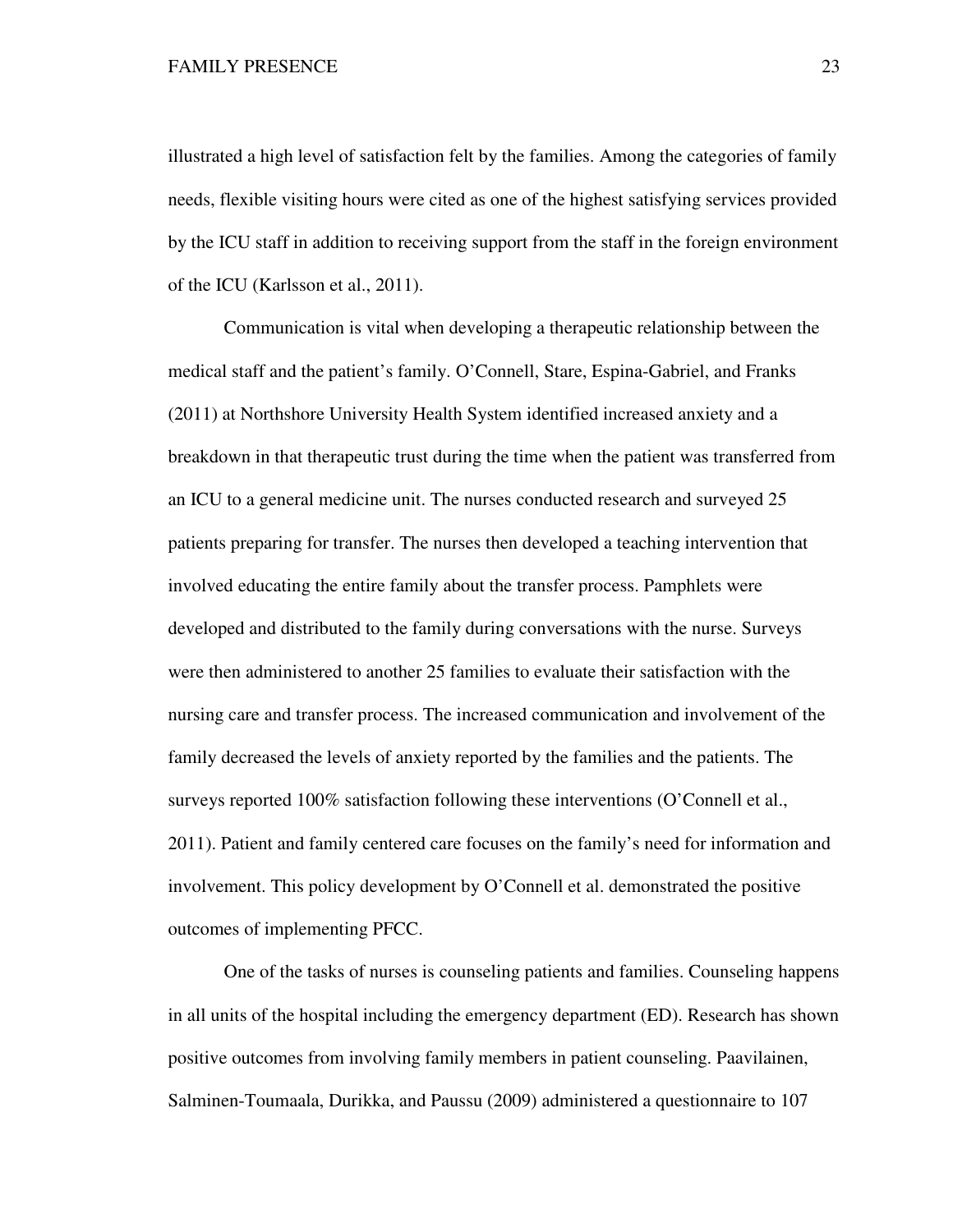patients in the ED in order to further explore the extent of counseling that occurs there. Of the patients who present to the ED, 42% bring a relative with them. Of the patients who received the questionnaire 75% responded that family presence was important to them.

When giving information to a patient the nurse must be incredibly cautious to maintain the patient's confidentiality and privacy. Only after consent has been given should a nurse discuss a patient's illness or plan of care with a family member present. Patients who had a family member present while being given information and receiving counseling required less counseling and reported increased satisfaction with the information they received. On the other hand, only half of the participants in the survey expressed the desire to have all their information shared with their family members (Paavilainen et al., 2009). This evidence can serve to inform nurses to encourage family presence during illness education and counseling, but the nurse must always respect the patient's right to privacy and confidentiality.

In an effort to meet patient and family expectations and increase satisfaction hospitals are adopting many hospitality services. Many hospital rooms and services resemble hotel buildings. The main focus of a hospital is to provide medical care. As technology has advanced and filled hospital rooms, utilitarian practices have consumed the functioning of facilities causing hospitals to become cold clinical environments. Hospitals are presently focusing more resources on providing friendly environments with advanced hospitality in order to attract patients from competing health care facilities, while fulfilling the PFCC mandate for patient and family satisfaction. In addition to these findings Wu, Robson, and Hollis (2013) also identified high patient satisfaction as a key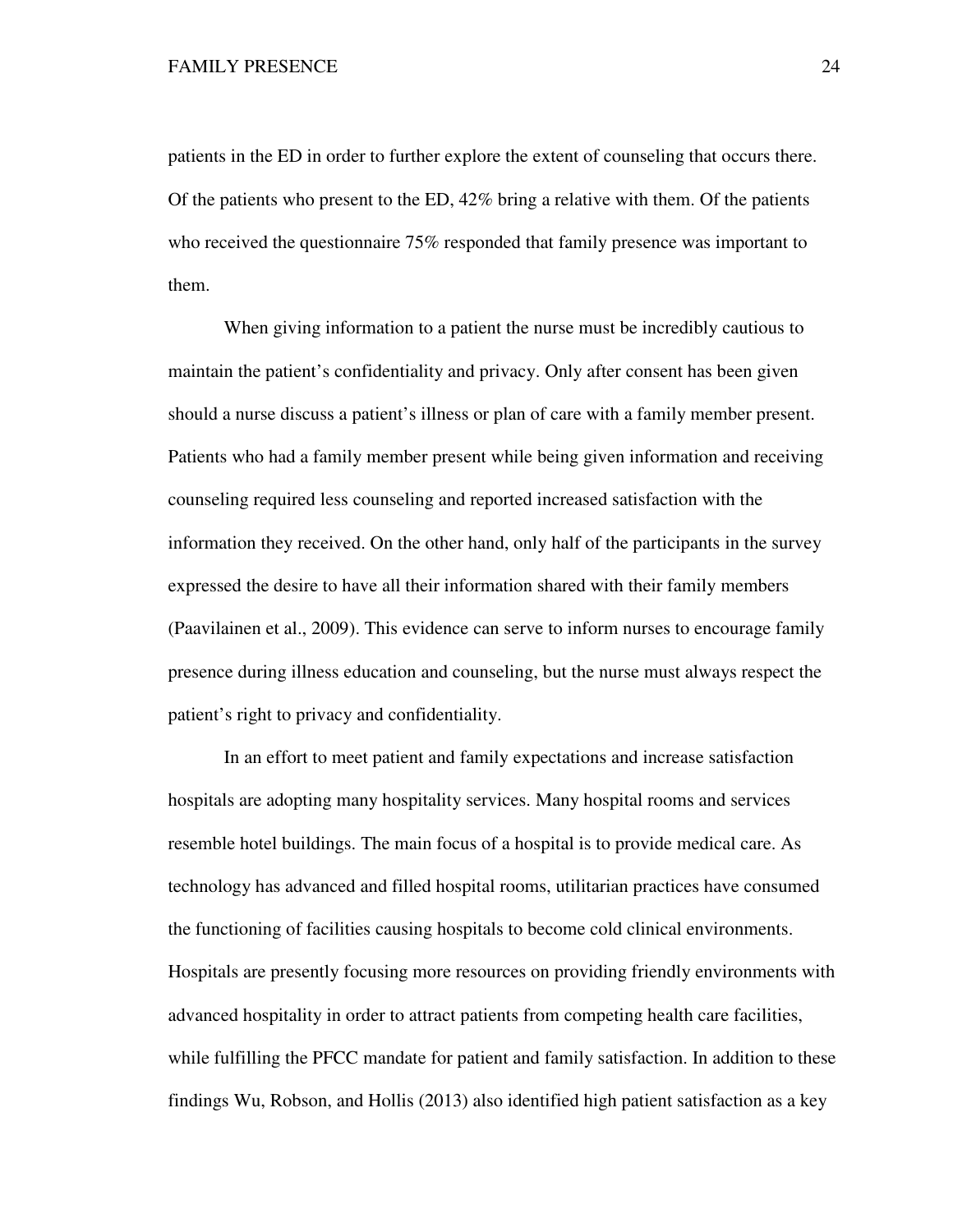indicator for the Hospital Consumer Assessment of Healthcare Providers and Systems which publicly reports patients' perspectives on satisfaction with care received at the hospital.

## **Challenges**

The change in practice to PFCC has been changing the structure and policies of hospitals across the United States. Maguire, Burger, O'Donnell, and Parnell (2013) conducted a survey to discover the ease of transition for an institution into PFCC, and the length of time required by clinicians to adjust to the new policies and practices. Maguire et al. (2013) studied the stress levels of hospital staff throughout a move into a new pediatric hospital building with all single patient rooms. The Perceived Stress Scale instrument was utilized along with three clinical questions that were asked of the staff regarding the change pertaining to perceived stress levels and practices associated with PFCC connected to the new environment. A Likert scale survey on single patient room nursing was also administered. These questions were asked before the move and at one, eight, and fifteen months following the move. The survey was administered online to the 160 staff members. All identifying information was removed from the surveys upon submission to ensure confidentiality. Stress levels of the overall staff elevated from baseline one month after the move, but began to decrease by the eight month measurement. The staff groups with the lowest levels of stress included the registered nurses and those who had been working in the hospital for less than three years. Satisfaction surveys of the patients reflected an increase in satisfaction. Family members who would recommend an inpatient stay rose from 75% to 90% after the move to the new hospital. The increased family satisfaction may have positively impacted the nurses'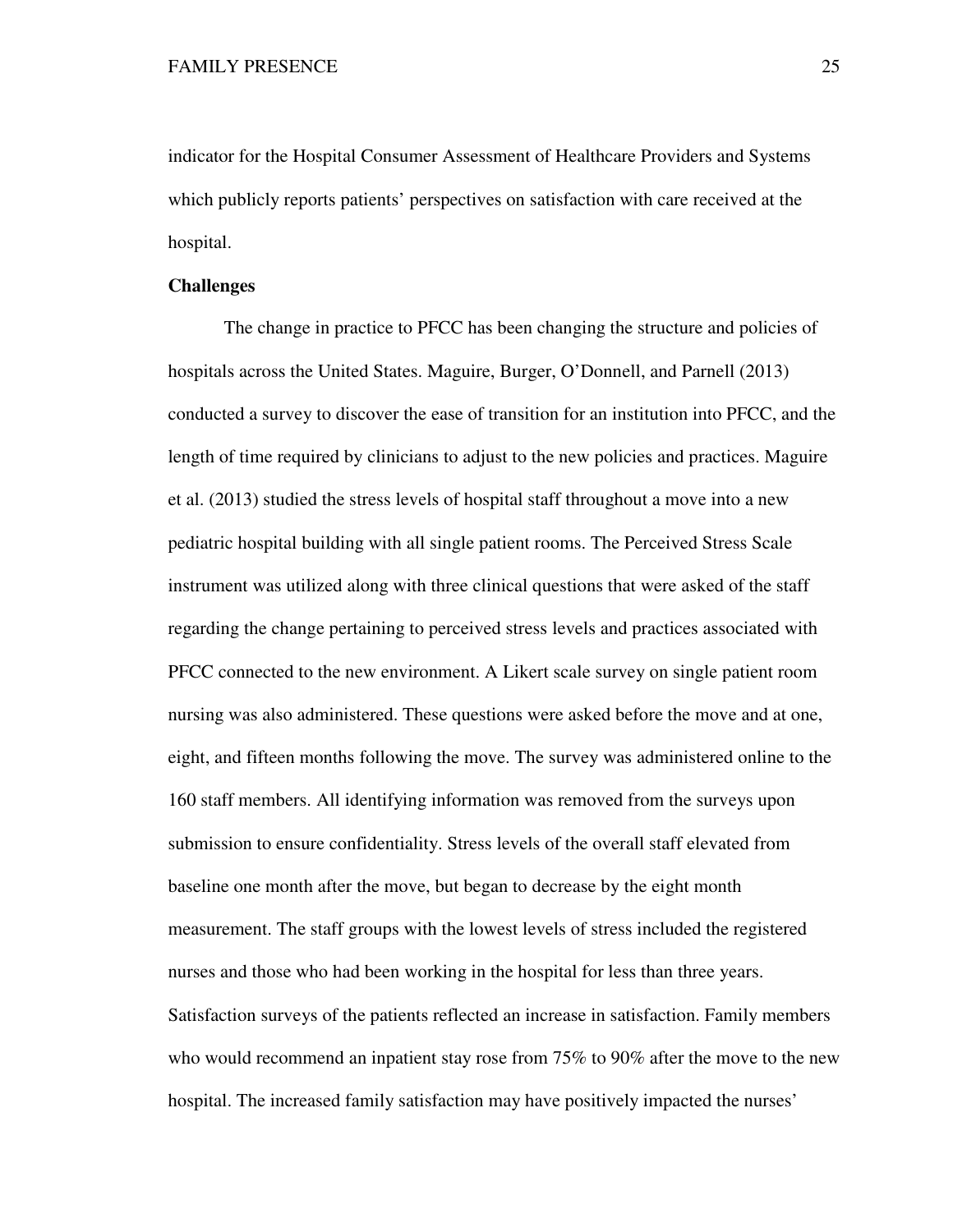stress levels because of the continuous interaction between the nurses and families. Happier nurses could also have contributed to more satisfied families. Staff responses did indicate a significant shift in practice towards PFCC (Maguire et al., 2013). While the shift in practice produced stress among those staff members who were trained and practiced in the old system, PFCC was implemented resulting in increased patient and family satisfaction, and a less stressful, healthier work environment for the nurses.

A study conducted by Ciufo et al. in 2011 reviewed 13 studies on PFCC and open visitation. Of those studies, six were qualitative and seven were quantitative. It was concluded from this literature review that unrestricted open visitation policies increased the workload of the RN. In addition to standard patient care the nurse needed to ensure the patient got rest periods during continual family visiting, maintain confidentiality and the privacy of the patient among groups of visitors, and manage family dynamics which could be aggravated by the stressful event of having a loved one in the hospital. In any instance the patient had the right to limit visitors. RNs could also make clinical decisions and restrict visitation when it impeded upon patient care. This study suggested that flexible visitation hours directed by the nurse and the patient provided the best model for managing family presence in the hospital (Ciufo et al., 2011).

## **Conclusion**

Patient and family centered care is the current standard for medical practice. This affects care in every unit of the hospital and at every level of healthcare administration. Facilities must have the resources to accommodate family presence at the patient's bedside. Consideration must be given to family members who wish to stay overnight with the patient. Hospitals that encourage family presence and provide services to promote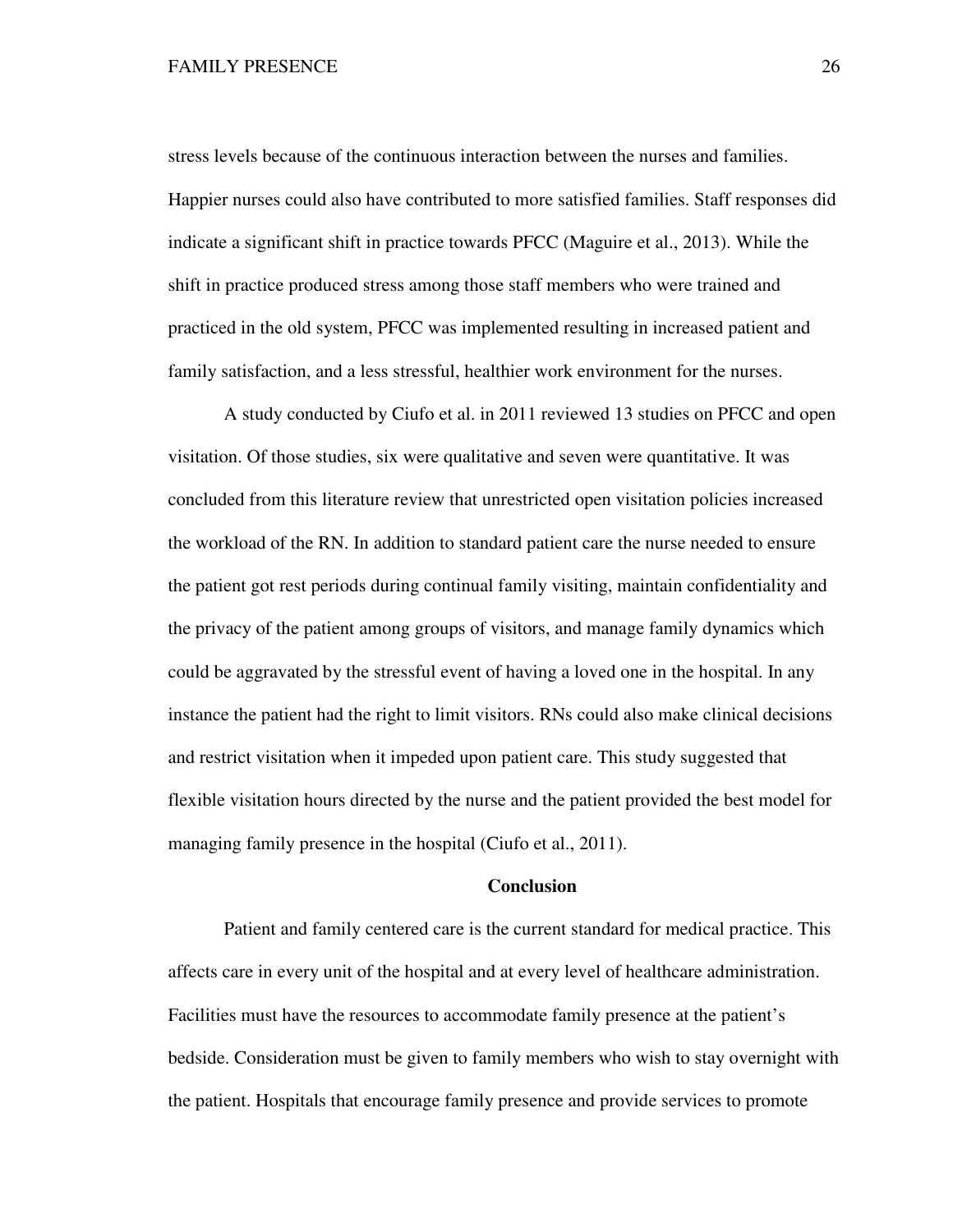families to remain with the patient receive higher levels of satisfaction from the patients and the families (Agard & Lomborg, 2011; Family Presence, 2012; Karlsson et al., 2011; Obringer et al., 2012). There are several ways that PFCC can be promoted and executed.

Private rooms facilitate family presence the best. Nurses and other healthcare providers must always respect the patient's right to privacy and confidentiality. Only after a patient has given consent, can the nurse speak about the patient's diagnoses or treatments in front of visitors. Maintaining confidentiality becomes much more challenging in a room shared by multiple patients with family members from both patients visiting. A single patient room also provides privacy and facilitates more communication between the patient, the family, and the healthcare team (Gray, 2011).

The family of a patient is often a great source of information. Developing a trusting therapeutic relationship between the nurse and the family early is important for patient care. Increased communication between the family and the nurse contributes to positive patient outcomes by giving the medical team further insight into the patient and their wishes, increasing the accountability between the medical team and the family, and contributing to the medical team's ability to view the patient as a person with value and purpose (Agard & Lomborg, 2011; Fish et al., 2008).

Open or flexible visitation policies are a significant factor in PFCC. Allowing the family to visit the patient when the timing is most convenient reduces stress and anxiety for the family and for the patient. Patients are then relieved of any guilt they might develop for impeding upon their family's schedules. Open visitation also allows family members to space out their visits across a given timeframe instead of all crowding into the hospital room during the same few hours. Having a family member remain at the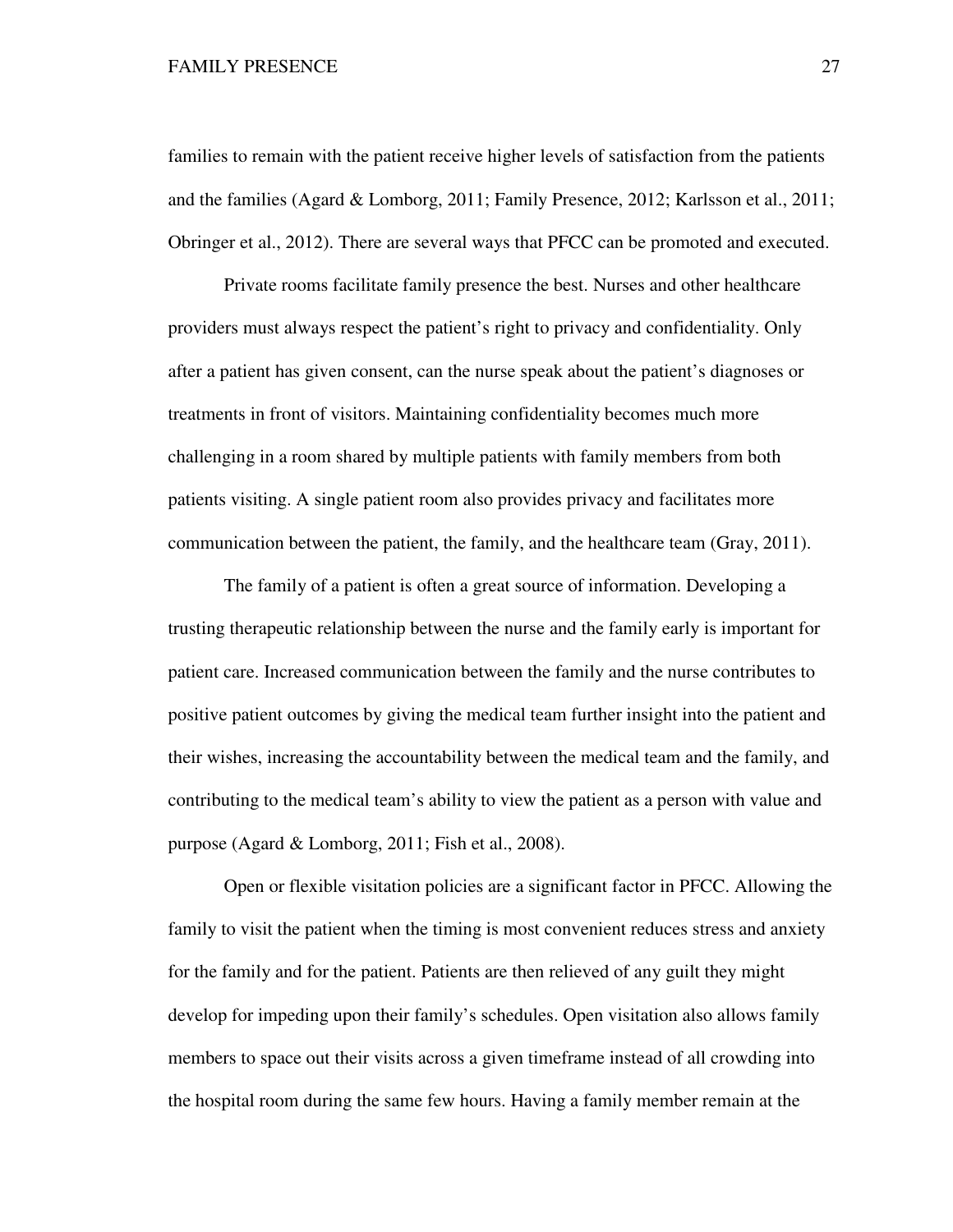bedside long-term also benefits the continuity of care between the nurses and doctors. The patient must have times of rest and always retains the right to restrict visitors. The nurse's role as a patient advocate requires routine assessment of the situation and management of visitation (Gray et al., 2011; Karlsson et al., 2011).

Family presence has been shown to bring comfort to the patient. The ability to remain present with a relative in the hospital has also been shown to enhance a family member's ability to cope. At the bedside, the family member can gain frequent updates from the medical team and witness the care that is being given (Family Presence, 2012; Gray et al., 2011; Wu et al., 2013). These positive outcomes also apply when children visit relatives in the hospital or when family members witness resuscitation efforts on their relatives (Compton et al., 2011; Falk et al., 2012; Hung & Pang, 2011; Kean, 2010; Knutsson et al., 2008; O'Brien et al, 2011).

Managing increased family presence and executing PFCC has been shown to increase the stress of some health care providers. Facilities must serve the families. Nurses must provide continuous care, support, education, and reassurance to the families of many different knowledge levels and developmental stages. Despite these challenges, PFCC has been shown to positively influence the workplace environment for nurses and reduce stress (Ciufo et al., 2011; Maguire et al., 2013).

## **Limitations**

The topics of family presence and PFCC are popular within healthcare, but more research must be done. Very little experimental research, or research that is purely quantitative in nature, is currently available. The majority of studies included within this literature review are qualitative in nature and several have sample sizes of less than 30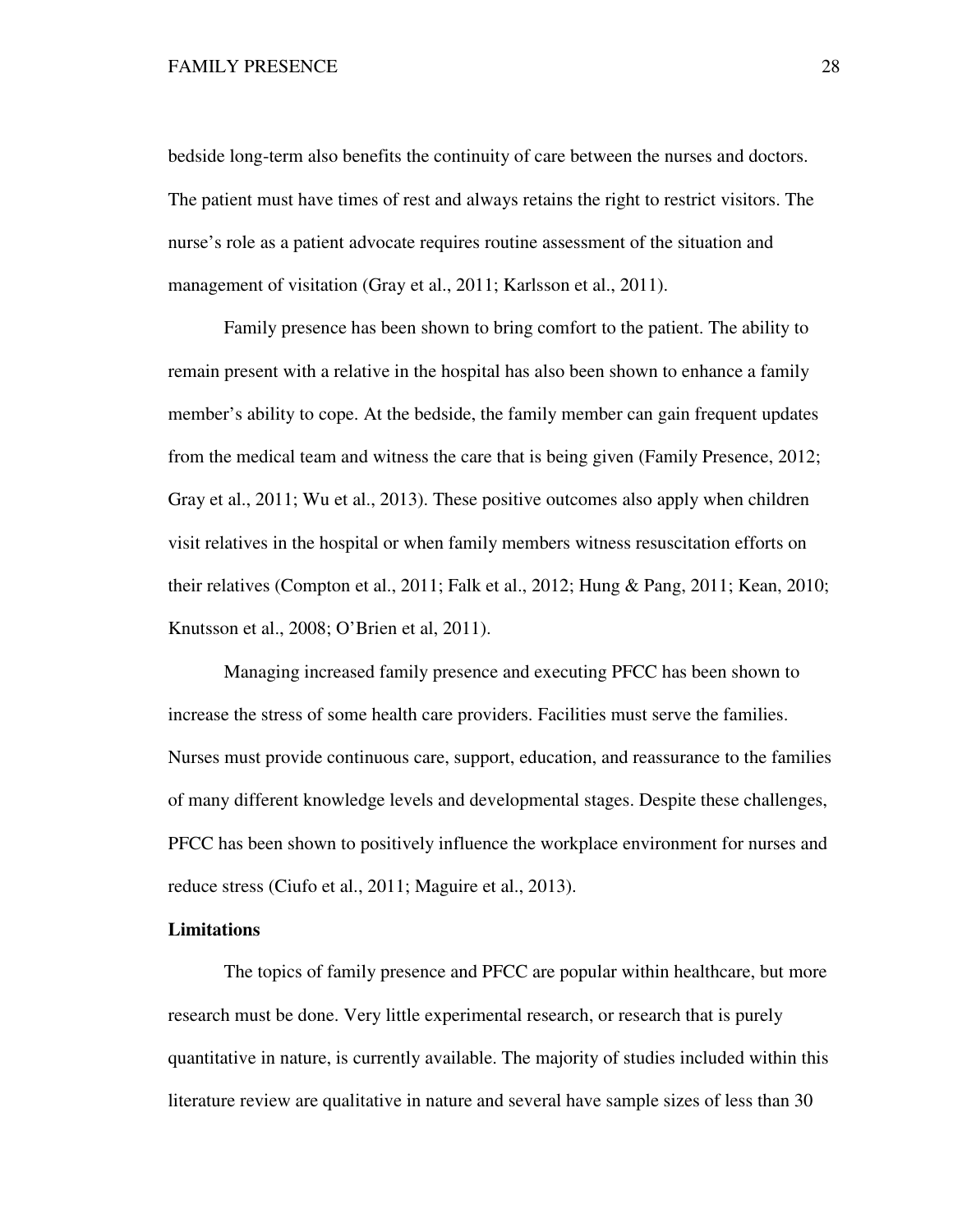participants. Seventeen of the 19 studies included qualitative data within the study results. Of these 19 studies seven had small sample sizes.

## **Suggestions**

As more hospitals adapt to PFCC more research will be done. Information regarding long term satisfaction of families and staff has yet to be attained and published. Current research overwhelmingly concludes that families are highly satisfied with PFCC. Patient outcomes of increased comfort, decreased healing time, increased communication, and decreased length of stay have been demonstrated. Families report increased trust in their relative's care, increased abilities to be involved in and informed of their relative's care, and increased ability to cope with their relative's illness even when faced with a terminal diagnosis (Agard & Lomborg, 2011; Family Presence, 2012; Gray et al., 2011; Karlsson et al., 2011). Hospitals and staff must work to include family members and facilitate family visitation. Solutions exist for many of the challenges of PFCC including more extensive training for nurses in communicating with different developmental stages of children visiting the hospital (Kean, 2010; O'Brien et al., 2011). The more research conducted on the topic, the more PFCC is indicated to be the future of medical care delivery.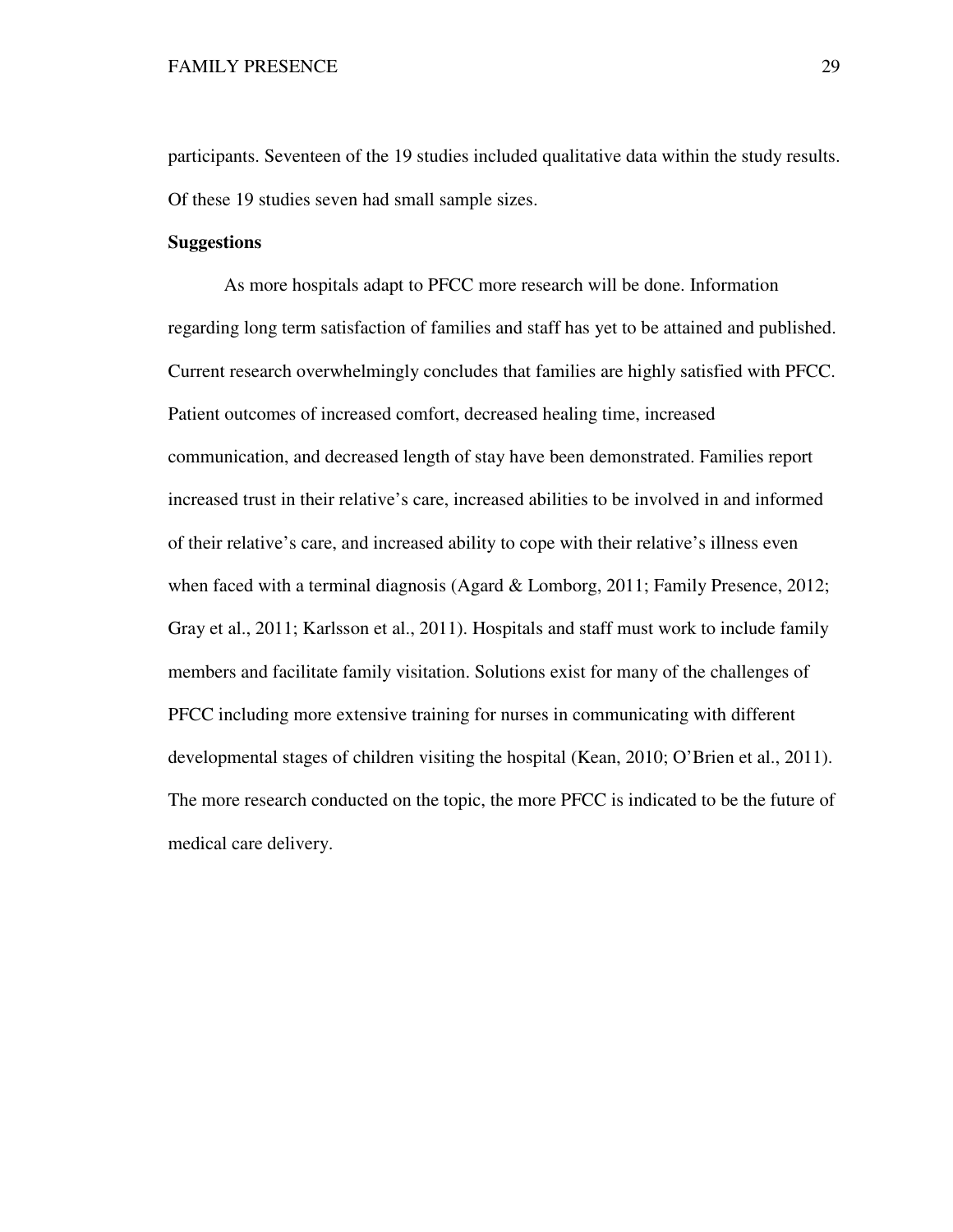#### References

Agard, A., & Lomborg, K. (2011). Flexible family visitation in the intensive care unit: Nurses' decision-making. *Journal of Clinical Nursing, 20*(7/8), 1106-1114. doi:10.1111/j.1365-2702.2010.03360.x

American Association of Colleges of Nursing. (2014). *Nursing fact sheet*. Retrieved from http://www.aacn.nche.edu/media-relations/fact-sheets/nursing-fact-sheet

American Hospital Association. (2014). *Fast facts on US hospitals*. Retrieved from http://www.aha.org/research/rc/stat-studies/fast-facts.shtml

- Bishop, S. M., Walker, M. D., & Spivak, I. (2013). Family presence in the adult burn intensive care unit during dressing changes. *Critical Care Nurse, 33*(1), 14-24. doi: 10.4037/ccn2013116
- Ciufo, D., Hader, R., & Holly, C. (2011). A comprehensive systematic review of visitation models in adult critical care units within the context of patient-and family-centered care. *International Journal of Evidence-Based Healthcare, 9*(4), 362-387. doi: 10.1111/j.1744-1609.2011.00229.x
- Compton, S., Levy, P., Griffin, M., Waselewsky, D., Mango, L., & Zalenski, R. (2011). Family-witnessed resuscitation: Bereavement outcomes in an urban environment. *Journal of Palliative Medicine, 14*(6), 715-721. doi: 10.1089/jpm.2010.0463
- Falk, J., Wongsa, S., Dang, J., Comer, L., & LoBiondo-Wood, G. (2012). Using an evidence-based practice process to change child visitation guidelines. *Clinical Journal of Oncology Nursing, 16*(1), 21-23.

Family presence: Visitation in the adult ICU. (2012). *Critical Care Nurse, 32*(4), 76-78.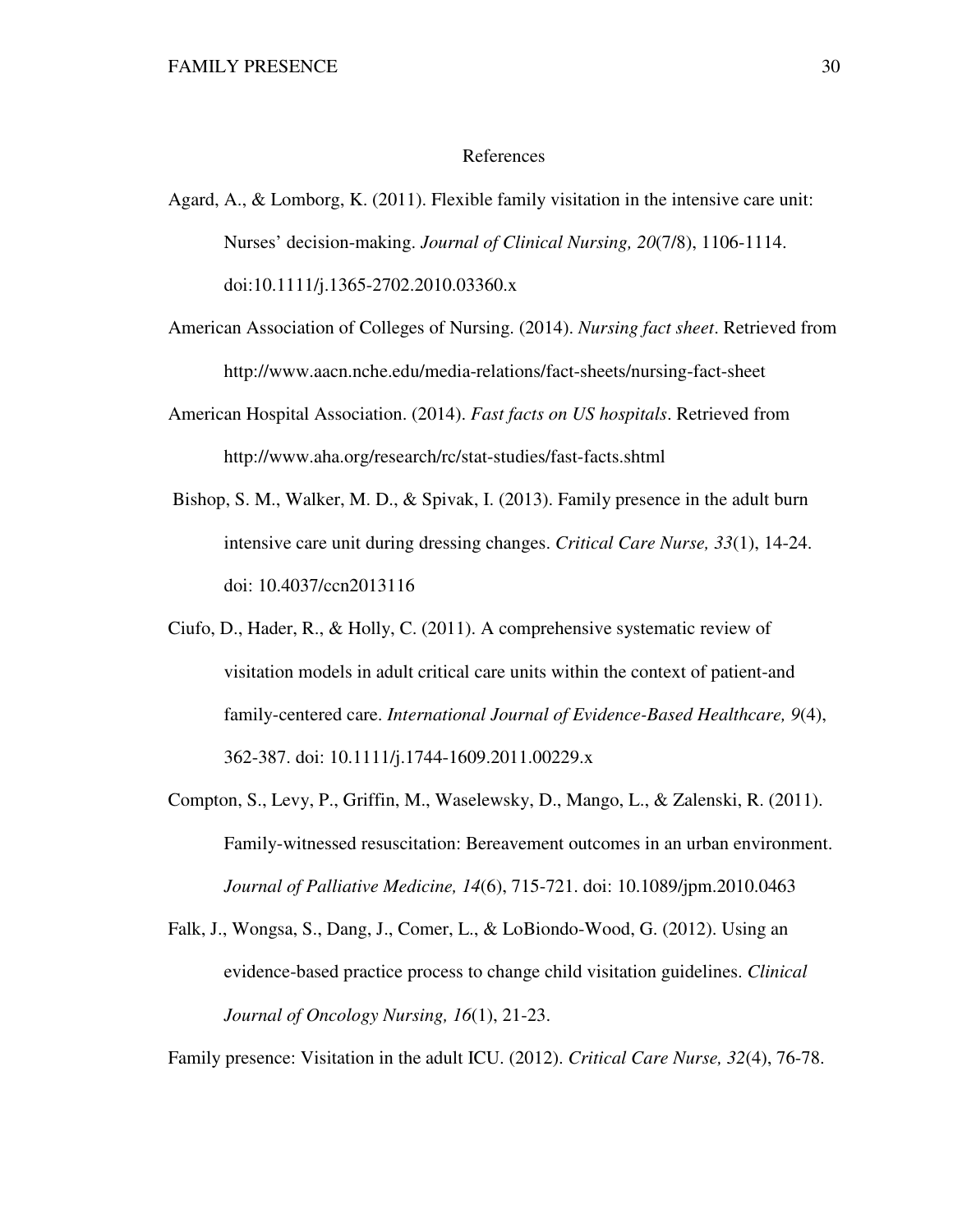- Fisher, C., Lindhorst, H., Matthews, T., Munroe, D. J., Paulin, D., & Scott, D. (2008). Nursing staff attitudes and behaviours regarding family presence in the hospital setting. *Journal of Advanced Nursing, 64*(6), 615-624. doi: 10.111/j.1365- 2648.2008.04828.x
- Gray, H., Adam, J., Brown, D., McLaugghlin, P., Hill, V., & Wilson, L. (2011): Visiting all hours: A focus group study on staff's views of open visiting in a hospice. *International Journal of Palliative Nursing, 17*(11), 552-560.
- Hung, M. Y., & Pang, S. C. (2011). Family presence preference when patients are receiving resuscitation in an accident and emergency department. *Journal of Advanced Nursing, 67*(1), 56-67. doi: 10.1111/j.1365-2648.2010.05441.x
- Karlsson, C., Tisell, A., Engstrom, A., & Andershed, B. (2011). Family members' satisfaction with critical care: A pilot study. *Nursing in Critical Care, 16*(1), 11- 18. doi:10.1111/j.1478-5153.2010.00388.x
- Kean, S. (2010). Children and young people visiting an adult intensive care unit. *Journal of Advanced Nursing, 66*(4), 868-877. doi:10.1111/j.1365-2648.2009.05252.x
- Knutsson, S., Samuelsson, I., Hellstrom, A., & Bergbom, I. (2008). Children's experiences of visiting a seriously ill/injured relative on an adult intensive care unit. *Journal of Advanced Nursing, 61*(2), 154-162. doi: 10.111/j.1365- 2648.2007.04472.x
- Maguire, D. J., Burger, K. J., O'Donnell, P. A., & Parnell, L. (2013). Clinical perceptions of a changing hospital environment. *Health Environments Research & Design Journal (HERD), 6*(3), 69-79.